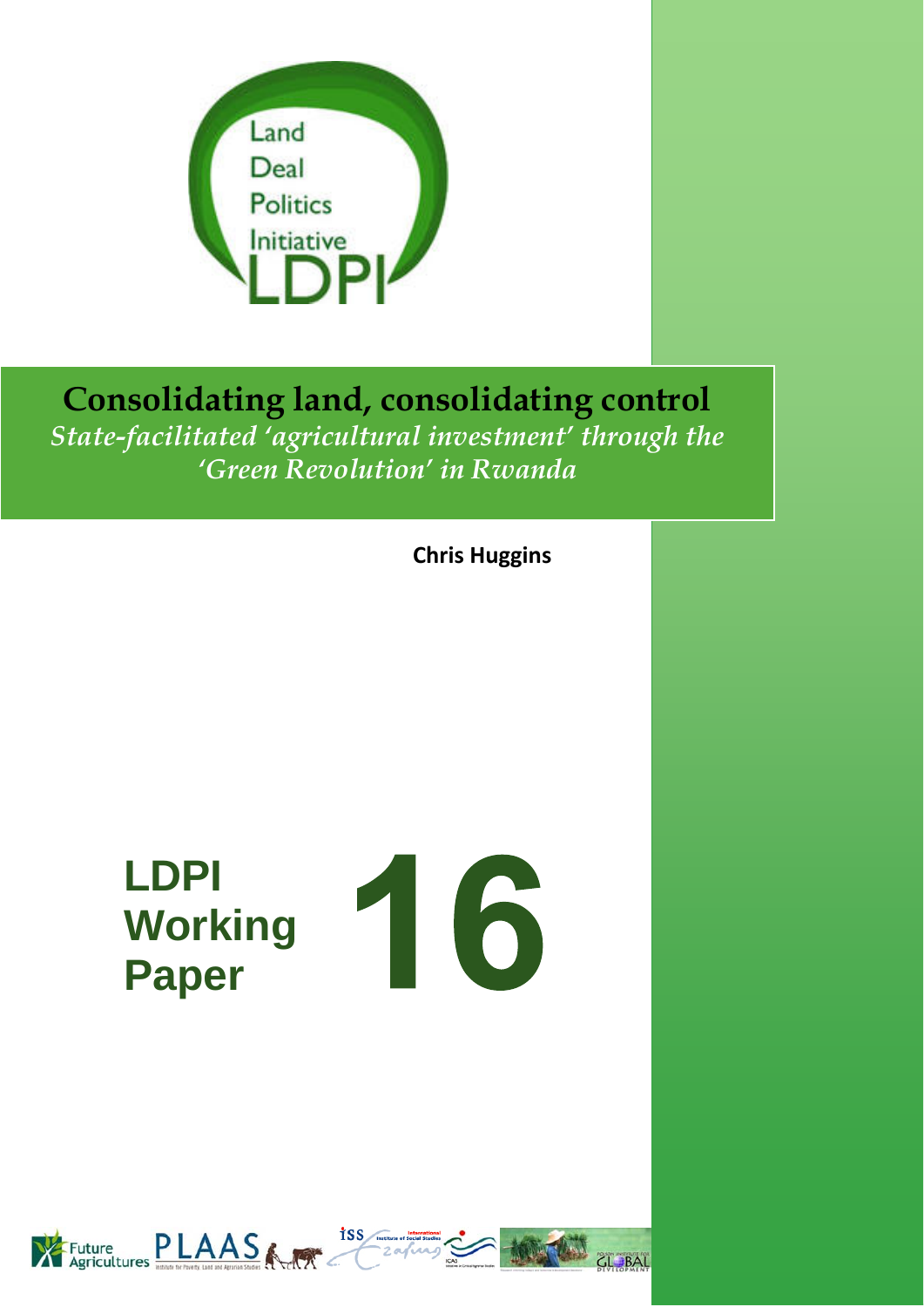# **Consolidating land, consolidating control: state‐facilitated 'agricultural investment' through the 'Green Revolution' in Rwanda**

*by* Chris Huggins

| Published by:<br>The Land Deal Politics Initiative<br>www.iss.nl/ldpi<br>landpolitics@gmail.com |                                                                                                                                                                                      |                                                                      |                                  |
|-------------------------------------------------------------------------------------------------|--------------------------------------------------------------------------------------------------------------------------------------------------------------------------------------|----------------------------------------------------------------------|----------------------------------|
| in collaboration with:                                                                          |                                                                                                                                                                                      |                                                                      |                                  |
| <b>Institute for Development Studies (IDS)</b><br>University of Sussex                          |                                                                                                                                                                                      |                                                                      |                                  |
| Library Road                                                                                    |                                                                                                                                                                                      |                                                                      |                                  |
| Brighton, BN1 9RE                                                                               |                                                                                                                                                                                      |                                                                      |                                  |
| United Kingdom                                                                                  |                                                                                                                                                                                      |                                                                      |                                  |
| Tel: +44 1273 606261                                                                            |                                                                                                                                                                                      | Fax: +44 1273 621202    E-mail: ids@ids.ac.uk                        | Website: www.ids.ac.uk           |
| <b>Initiatives in Critical Agrarian Studies (ICAS)</b>                                          |                                                                                                                                                                                      |                                                                      |                                  |
| <b>International Institute of Social Studies (ISS)</b>                                          |                                                                                                                                                                                      |                                                                      |                                  |
| P.O. Box 29776                                                                                  |                                                                                                                                                                                      |                                                                      |                                  |
| 2502 LT The Hague                                                                               |                                                                                                                                                                                      |                                                                      |                                  |
| The Netherlands                                                                                 |                                                                                                                                                                                      |                                                                      |                                  |
|                                                                                                 |                                                                                                                                                                                      | Tel: +31 70 426 0664 Fax: +31 70 426 0799 E-mail: iss.icas@gmail.com | Website: www.iss.nl/icas         |
| Bellville 7535, Cape Town<br>South Africa                                                       | The Institute for Poverty, Land and Agrarian Studies (PLAAS)<br>School of Government, Faculty of Economic and Management Sciences<br>University of the Western Cape, Private Bag X17 |                                                                      |                                  |
| Tel: +27 21 959 3733                                                                            | Fax: +27 21 959 3732                                                                                                                                                                 | E-mail: plaas@uwc.ac.za                                              | Website: www.plaas.org.za        |
|                                                                                                 | The Polson Institute for Global Development                                                                                                                                          |                                                                      |                                  |
| Department of Development Sociology                                                             |                                                                                                                                                                                      |                                                                      |                                  |
| <b>Cornell University</b>                                                                       |                                                                                                                                                                                      |                                                                      |                                  |
| 133 Warren Hall                                                                                 |                                                                                                                                                                                      |                                                                      |                                  |
| Ithaca NY 14853                                                                                 |                                                                                                                                                                                      |                                                                      |                                  |
| United States of America<br>Tel: +1 607 255-3163                                                |                                                                                                                                                                                      |                                                                      |                                  |
|                                                                                                 |                                                                                                                                                                                      |                                                                      | Website: polson.cals.cornell.edu |

© February 2013 *All rights reserved. No part of this publication may be reproduced or transmitted in any form or by any means without prior permission from the publisher and the author.*

*Published with support from the UK Department for International Development (DfID), Atlantic Philanthropies, Inter‐Church Organization for Development Cooperation (ICCO), Ford Foundation and Miserior.*

*Land Deal Politics Initiative*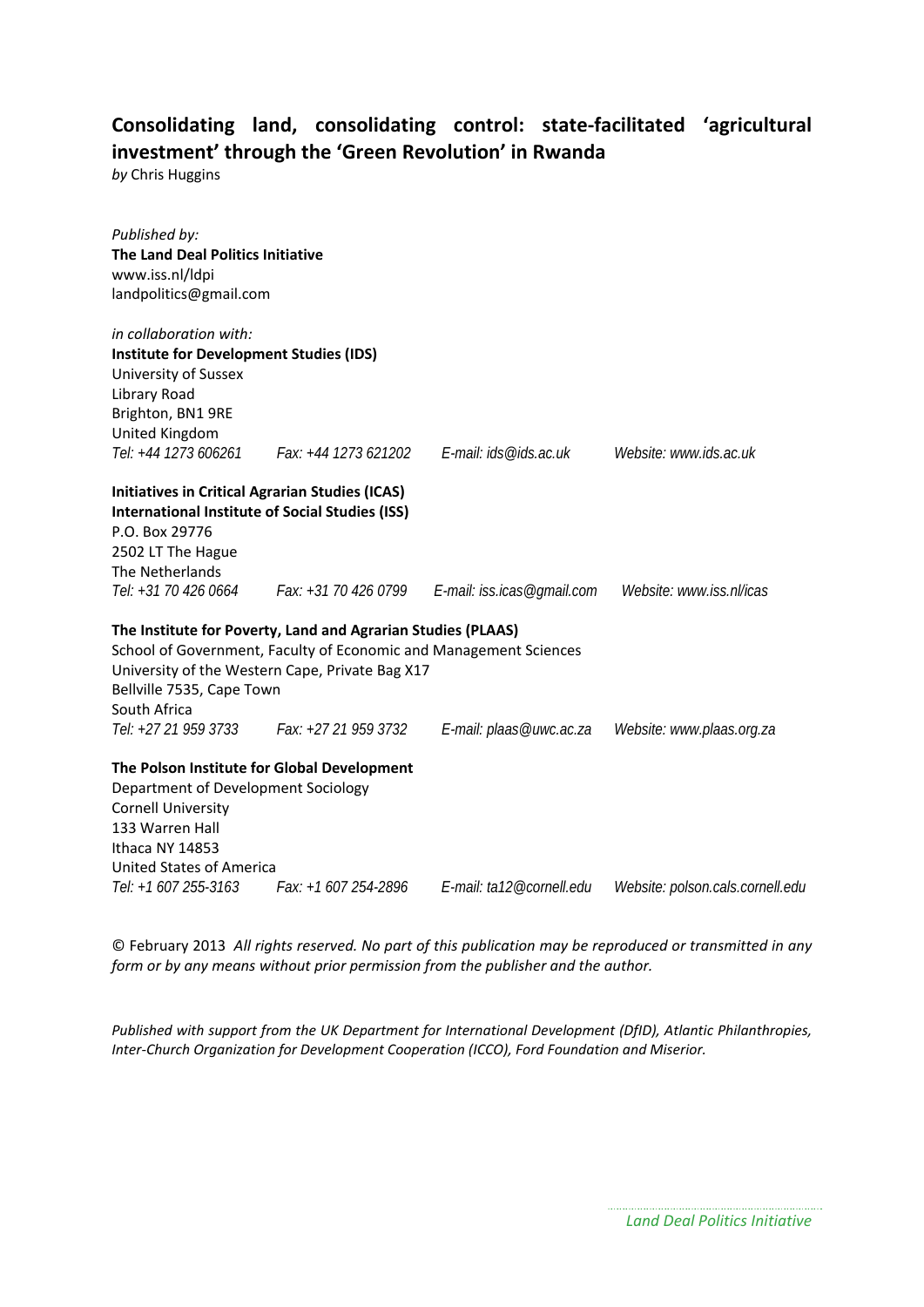# Abstract

Land-scarce Rwanda is an unlikely place in which to find 'land grabbing'. However, an ongoing legal, institutional and financial re‐configuration of the agricultural sector in Rwanda facilitates increased penetration of rural smallholder farming systems by Rwandan and international capital which may include some large‐scale 'land grabbing' by foreign corporations. More often, foreign agricultural investment in Rwanda is likely to take the form of involvement in contract farming arrangements with cooperatives. Such contracts are facilitated by the state, which when necessary uses coercive mechanisms as well as highly interventionist strategies (such as regional crop specialization policies and mandatory land use consolidation)to create an 'enabling environment' for agricultural investment. The Rwandan government has adapted neo-liberal tools, such as 'performance management contracts', through which it makes local public administrators accountable for agricultural 'development' targets, which are often explicitly linked to corporate interests. Philanthropic activities by international development agencies are also often intertwined with the activities of the state and foreign capital, so that a variety of actors and objectives are collaboratively changing the relations between land and labour, and exposing smallholder farmers to regional and global markets. Such processes suggest that the global 'land grab' is only one aspect of broader patterns of reconfiguration of control over land and labour in the Global South, and that critical attention should be paid to various modes of 'agricultural investment', not just acquisition of large areas of land.

# About the author

**Chris Huggins** specializes in the political economy of land and agricultural reform, particularly the East and Central Africa, where he lived from 1998-2007. He is co-author (with Scott Leckie) of Conflict and Housing, Land, and Property Rights: A Handbook on Issues, Frameworks, and Solutions (Oxford University Press, 2011). He is currently a PhD Candidate in Geography (specialization in political Economy) at Carleton University, Ottawa.

# Acknowledgement

The author would like to gratefully acknowledge the comments of Ian Scoones and Blair Rutherford, as well as the financial support of the Land Deal Politics Initiative (LPDI), which enabled this paper to be written.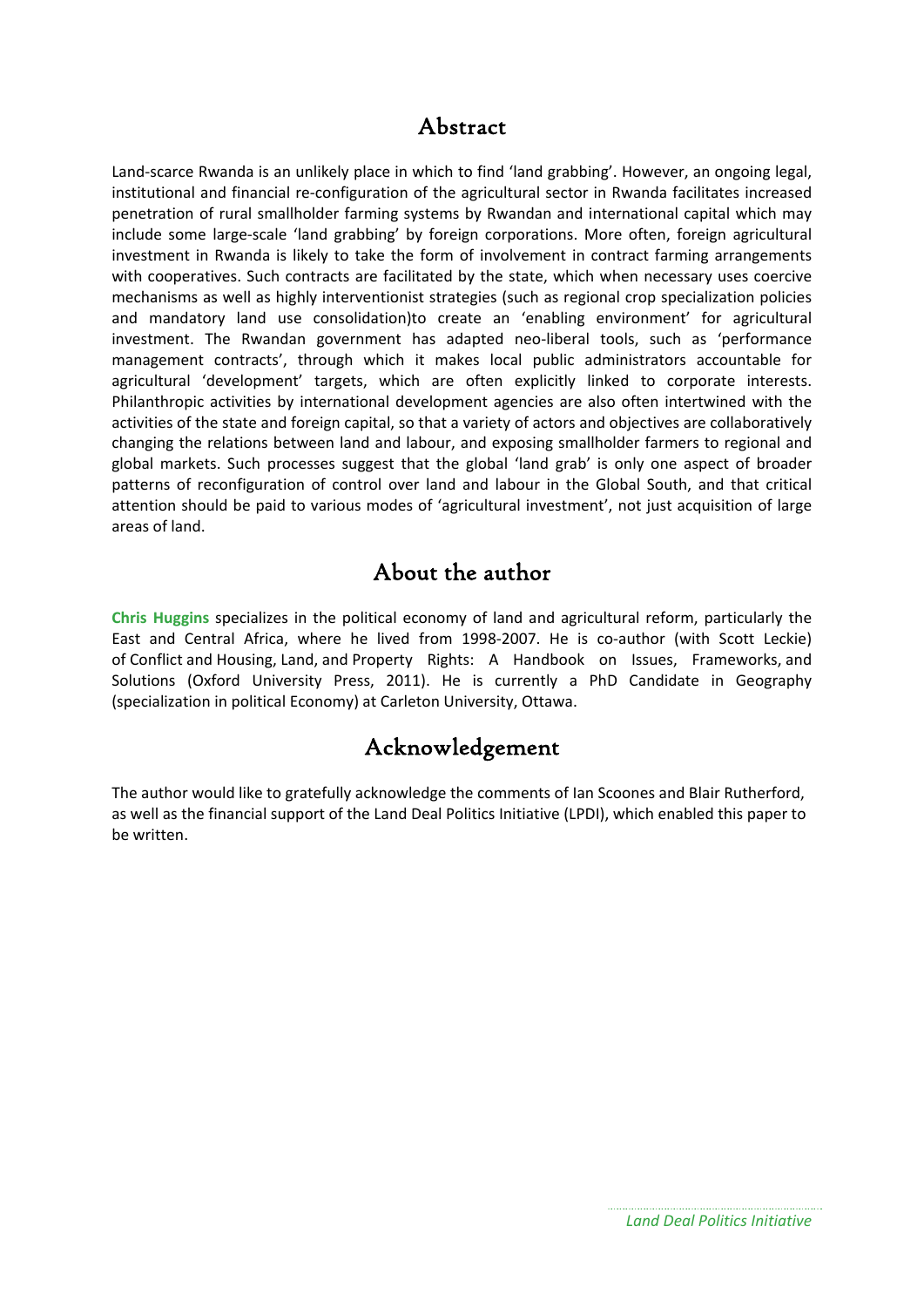# Table of Contents

| 2 An Overview of the Political Economy of Agricultural Reform in Rwanda 2   |  |
|-----------------------------------------------------------------------------|--|
|                                                                             |  |
|                                                                             |  |
|                                                                             |  |
| 2.4 Domestic and Foreign Corporate Investment in the Agricultural Sector  6 |  |
| 3 The National Agricultural Policy and the Crop Improvement Programme       |  |
|                                                                             |  |
| 4 Emerging Patterns within the Agricultural Sector in Rwanda 10             |  |
| 5 Case Study: Pyrethrum production in Northern Province  13                 |  |
|                                                                             |  |
|                                                                             |  |
|                                                                             |  |
|                                                                             |  |
|                                                                             |  |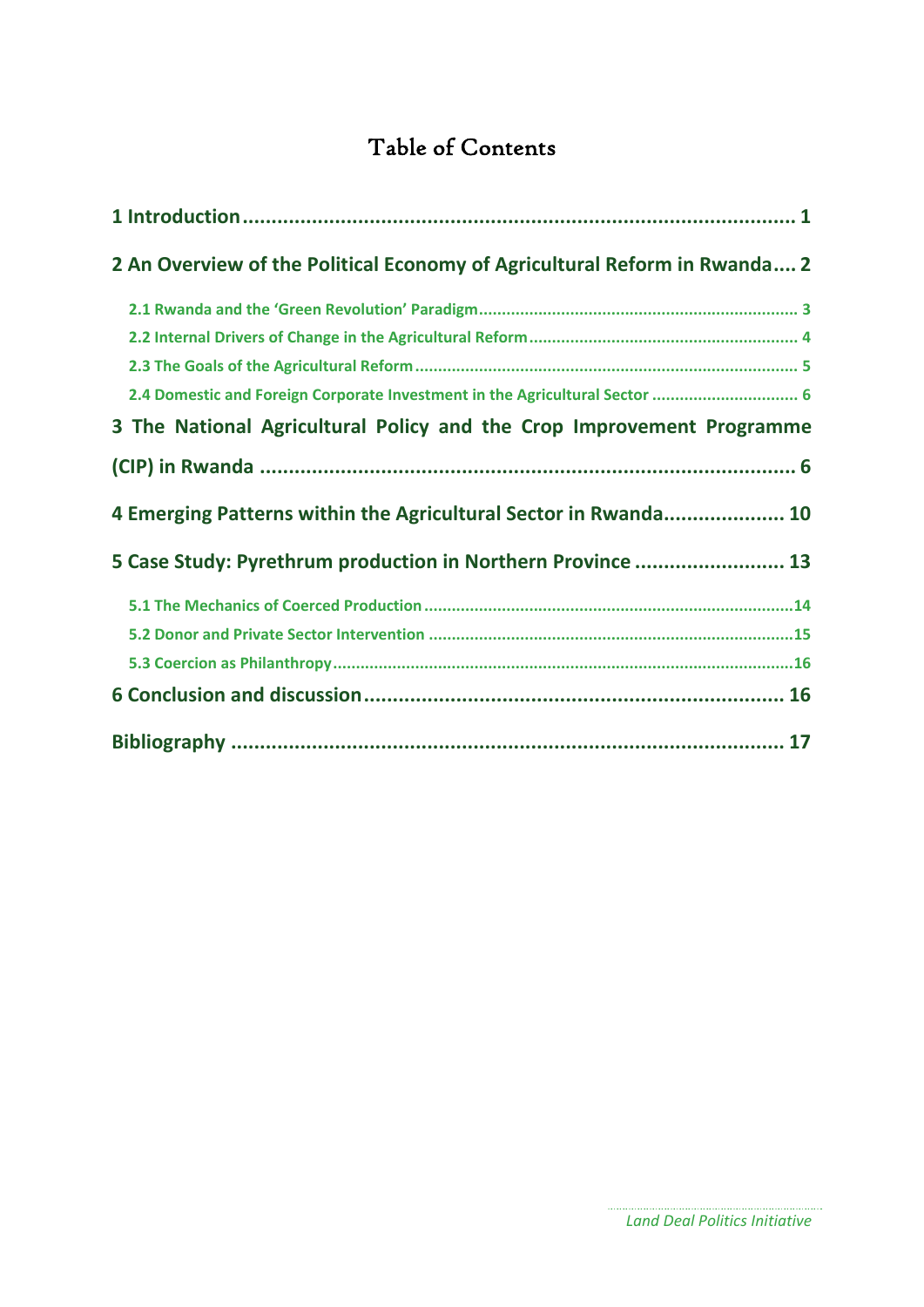# **1 Introduction**

The commercial 'land rush' or 'global land grab' has, according to several studies, tended to involved the conscious targeting by corporations of some countries that have weak structures of governance (see e.g. Deininger and Byerlee*et al*, 2010). The governments of such countries are unable or unwilling to adequately regulate the use of land and natural resources and related factors such as environmental impacts and labour rights. Legal frameworks in such countries may be outdated, undermined by internal contradictions or biased against certain claims to use and ownership (such as customary claims).Where effective regulations exist, such countries are unable or unwilling to monitor compliance by corporations or enforce the law. Many of the countries experiencing large‐ scale land acquisitions are also portrayed (by those advocating 'foreign agricultural investment') as having large tracts of underused or so-called 'vacant' land. Research suggests that most of the land being leased by international 'investors' is state-owned (Cotula, 2012: 671), and hence often characterised by poor protection of local citizen's rights to land. It is perhaps these two factors: weak governance and perceived availability of cheap land, that explain the fact that the majority of large‐scale land acquisition is occurring in Africa (Cotula, 2012: 651; Anseeuw*et al*, 2011: 23).Multinational corporations and other actors are therefore easily able to purchase or lease land for the production of food, biofuels or other commodities. Such deals have been criticised for failing to create significant sustainable benefits for local communities or the countries as a whole, while potentially displacing and dispossessing citizens with claims to land and resources, and negatively affecting livelihoods of a broader group of citizens through secondary and tertiary economic, environmental and socio‐political impacts (Anseeuw*et al*, 2011).

Rwanda is *not* one of these countries described above. Far from being abundant in vacant land, it is experiencing acute land scarcity: the average total household landholding in Rwanda is about three‐ quarters of a hectare, which usually comprises several small plots.<sup>1</sup> Neither is it characterised by the classic indicators of 'weak governance' mentioned above. It has a well‐organized state apparatus, which extends through an effective chain of responsibility down to the local level; it has, over the last decade, put in place an array of laws, regulations and policies on land, agriculture, investment, settlement and other relevant questions. It has recently concluded a nationwide programme of land registration during which every parcel of land in the country was registered – a programme which has been generally seen as successful (Ali et al, 2011), particularly regarding women's land rights (Daley et al, 2010). Its government is seen as more capable, at least in a technical and administrative sense, than most countries in Sub-Saharan Africa. As an 'aid darling', it has benefitted from the highest per capita levels of aid in Africa, which has been used to build infrastructure, improve government technical capacity, and fund programmes of post‐genocide 'justice and national reconciliation'. Even as it remains highly aid‐dependent, it has proved itself adept at reducing the conditionalities attached to aid, and has increasingly acquired direct national sectoral budget support (rather than funding for specific programmes or projects) (Zorbas, 2011). The ongoing agricultural reform in Rwanda has drastically improved agricultural yields – at the national level, total yields for some crops have reportedly doubled or even tripled over the last few years –and has been widely praised in the mainstream media and by major international organizations (see e.g. Concern Worldwide, 2011; Majyambere, 2012; Riungu, 2011; AGRA, 2010).<sup>2</sup> It is an ambitious state, with a clear 'vision' for the future, and an explicit 'modernisation' agenda, often held up as a

<sup>&</sup>lt;sup>1</sup>Statistics on average land holding vary slightly from source to source. The size of average agricultural plots decreased by 25% between 1990 and 2000 (Vinck et al, 2009) but according to MINAGRI 2012 the average holding is currently 0.76ha, which is higher than previous estimates. The processes through which the size of average landholding has apparently increased over recent years is not yet clear.<br><sup>2</sup> These accomplishments are discussed in more detail on pg 23 of this paper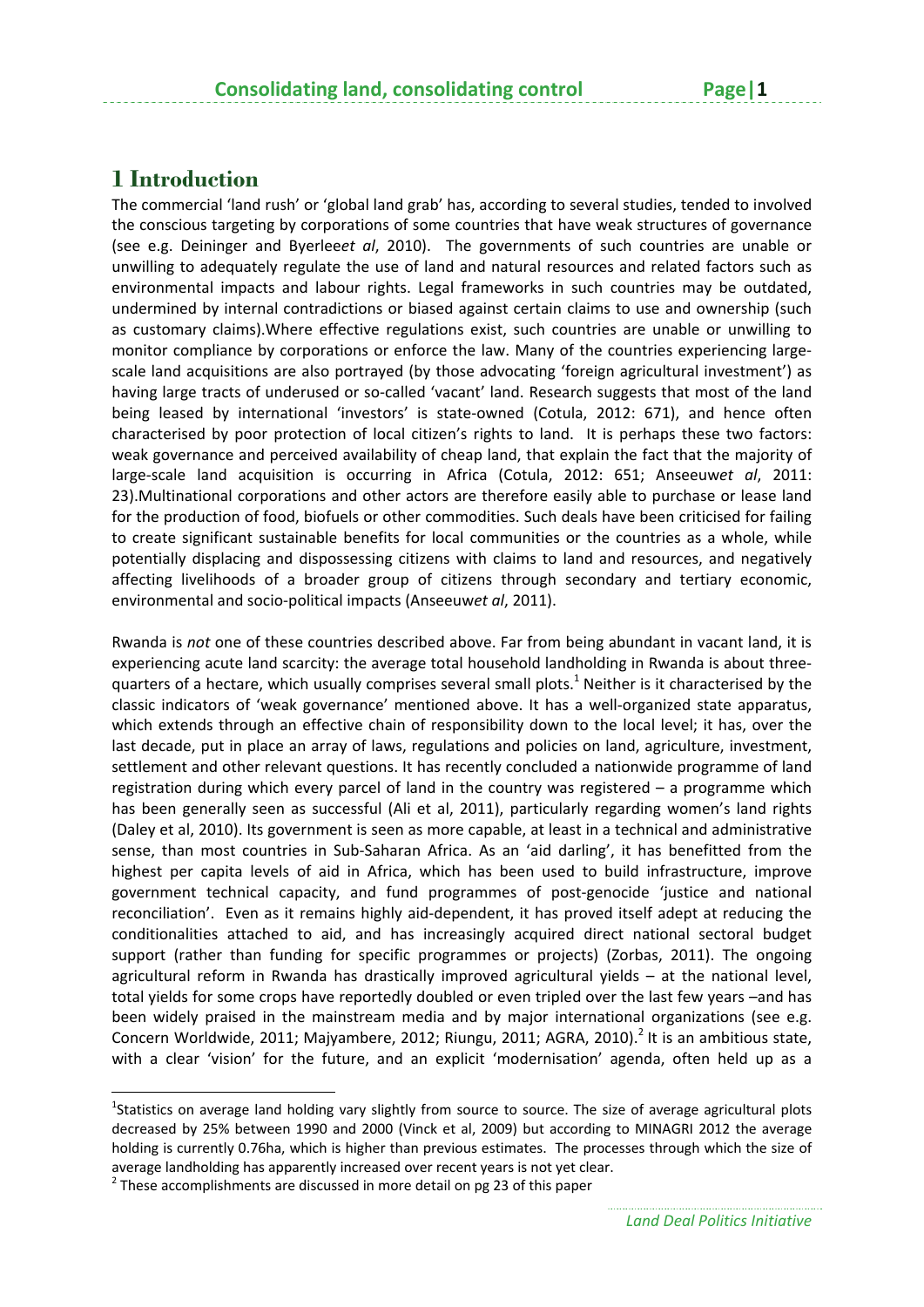regional and continental "success story" and role‐model for development (Dagan, 2011; Zakaria, 2009). While each of these elements has been subject to very convincing and significant critiques (see for example various contributions in Strauss and Waldorf, 2011), the point is that Rwanda does not fit the typical profile of a country that would experience 'land grabbing'.

However, this assumption is only partly true. It is precisely *because* of the formidable capacities of the state that the political economy of agricultural commercialization in Rwanda will involve penetration of rural economies by regional and global capital, *through large‐scale land acquisition in some cases*, but also through complementary processes. This analysis supports the thesis that so called 'host countries' often play a key role in facilitating the 'land grab' (Cotula, 2012: 670‐1), but to some extent differs from the usual emphasis on the role of "business activities, political patronage and personal gain" (ibid) on the part of local elites. In Rwanda, facilitation of foreign and domestic agricultural investment is very clearly linked to central government strategies for economic development. While individual actors do benefit in various ways from agricultural deals, the central government coordinates the linkages between land, labour and capital, and it is the political centre of power that is pushing the 'agricultural investment' agenda. This situation of effective central state control (rather than a more fractured situation of local patron‐politics) is somewhat similar to what Landers (2012) describes in Ethiopia. One of the key differences between these two cases however is the ubiquitous nature of land scarcity in Rwanda, whereas land pressure in Ethiopia is less uniform. The difficulty in identifying large tracts of 'unused' land for commercial acquisition has prompted more innovative strategies on the part of the Government of Rwanda (GoR).

The ongoing legal, institutional and financial re-configuration of the agricultural sector in Rwanda facilitates increased penetration of rural smallholder farming systems by Rwandan and international capital. This may include some large‐scale 'land grabbing' by foreign corporations, but is more likely to take the form of expansion of state-imposed contract farming involving coalitions of foreign and domestic capital, and market‐based accumulation of land by wealthy and politically‐connected elites (land concentration). While such land concentration will involve 'willing buyers and willing sellers', this process can only be properly understood through an explication of the coercive underpinnings of parts of the rural economy, including regional crop specialization policies and the unaccountable control that elites are able to operate over many agricultural cooperatives.

It is the GoR's restrictive working concept of 'land rights', and its formidable legal, administrative and coercive capacities to impose conditions on processes of agricultural production and marketing that are key 'enablers' of agricultural investment. These conditions are imposed in order to move towards the state's vision of a commercial, export‐driven, 'modern' and mechanized agricultural sector. This 'modernisation' agenda is associated not only with access to chemical inputs (particularly fertilizers), irrigation and other technologies, but also incorporation into commercial value chains, particularly through contract farming and access to credit.

# **2 An Overview of the Political Economy of Agricultural Reform in Rwanda**

The GoR has, since around 2006, embarked upon a process of radically re‐structuring the agricultural sector. This restructuring has been designed by the ruling Rwandan Patriotic Front (RPF) political party, which has controlled the country since the 1994 genocide.<sup>3</sup>The state was faced with a mammoth task of reconstructing state institutions after the genocide, in which over 800,000 people were killed and much social and material infrastructure was destroyed. In the process of

 $3$ The RPF has officially ruled since the end of the political transition period in 2003; prior to that it was also the major decision-making entity in the post-genocide government of national unity.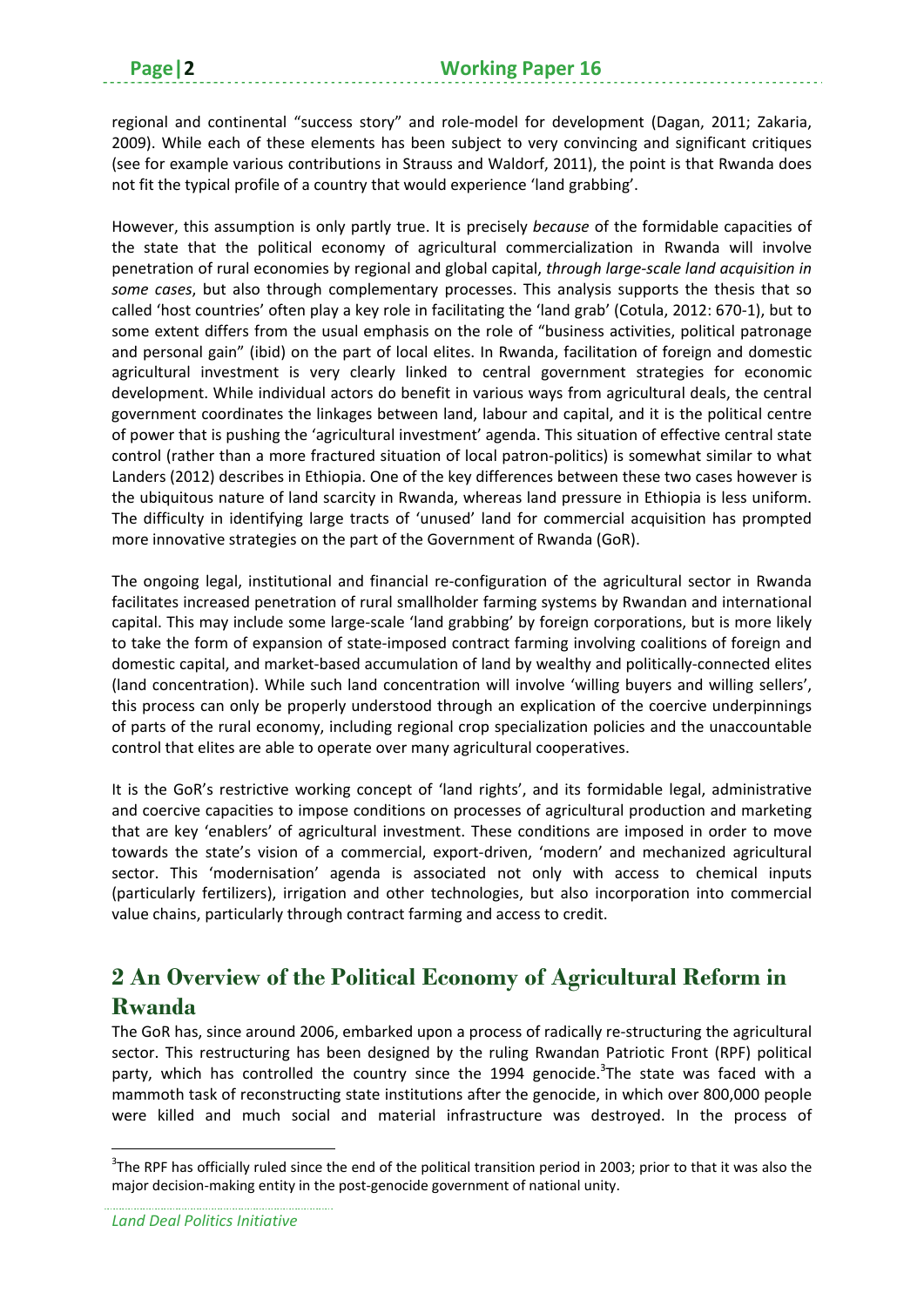reconstruction, the Government and donors made a symbolic 'break' with the past, bringing in many economic policies associated with neoliberalism(Harrison, 2010).The RPF, led by President Paul Kagame, has mobilised rhetoric and concepts from current neo‐liberal economic and 'development' discourses, but has adapted them to the Rwandan political context of centralized authoritarianism (Strauss and Waldorf, 2011). For example, the 'good governance' concept in Rwanda has greater emphasis on efficiency and anti-corruption principles, and less on citizen empowerment, than elsewhere, and public institutions and state administrative officials have to sign 'performance contracts', an essentially neo‐liberal tool that has been adapted in ways that will be discussed below. The GoR has facilitated foreign investment in almost all sectors of the economy, including in the agricultural sector (Veldman and Lankhorst2011). The number of bureaucratic procedures involved in the foreign investment process has been reduced, and Rwanda has moved rapidly up the ranking of the World Bank's "Doing Business" report. Like many countries, Rwanda is following a path that might be termed "market‐oriented authoritarianism." This politico‐economic orientation has its own internal contradictions and tensions, most notably around administrative decentralization policies, which are challenged by a political culture of highly centralized decision-making, and the privileged position occupied by corporations owned by the RPF, which is likely to limit options open to private corporations in certain sectors of the economy (Gokgur, 2012). Rwanda has also implemented various social welfare programmes, such as 'free' primary education and a national health insurance scheme that, while based on user contributions, are subsidised by the state.<sup>4</sup> The 'neoliberal' label can therefore only be applied to Rwanda with various caveats attached.

# *2.1 Rwanda and the 'Green Revolution' Paradigm*

The GoR explicitly frames agricultural reform as part of the 'African Green Revolution'. Some critics consider the main impetus for the African Green Revolution to come from multinational companies, many of which, such as MONSANTO and SYNGENTA, dominate trade in a variety of inputs including improved seeds, pesticides, and inorganic fertilisers. According to these critics, such corporations play an important role, largely behind the scenes, while "allowing" multilateral research organizations, African regional and non‐governmental institutions and African political figures to 'appear' to take the lead (Dano, 2007: 56).

Rwanda has hence been described as "capitulating" to corporate interests (Milz, 2011), based on the fact that multinationals supply many of the inputs purchased by government and farmers. For example fertilizers are largely supplied by the Norwegian company, Yara International ASA.<sup>5</sup>More generally, much scholarly analysis on contemporary agricultural transformation has focused on international drivers of the contemporary 'land grab' phenomenon, with less attention being paid to the role of national elites (Cotula, 2012:651), and "how these international processes interact with domestic political economy, what role the state plays in agricultural investment and its role in influencing changing agrarian relations" (Lavers, 2012: 796).

It is true that African agricultural reform operates within a broader discourse long‐dominated by western capitalist values, vocabulary and actors. Policies emerge from, and reflect, knowledge systems enmeshed in unequal power relations (Foucault, 1980; Escobar, 1994). That being said, the agency of African governments and African entrepreneurs within such processes is underestimated. For example, several studies have described the sophisticated and determined way in which the

 $4$  While there are no formal school fees in place, parents are often asked to make informal contributions (e.g.

for maintenance of school infrastructure).<br> $5$  In 2012 Yara awarded the Rwandan Minister for Agriculture an international award recognizing the achievements of the Rwandan agricultural reform. A previous winner of the Yara award was the Ethiopian government, which has also used coercion to achieve agricultural goals, including getting farmers to purchase large amounts of Yara fertilizer.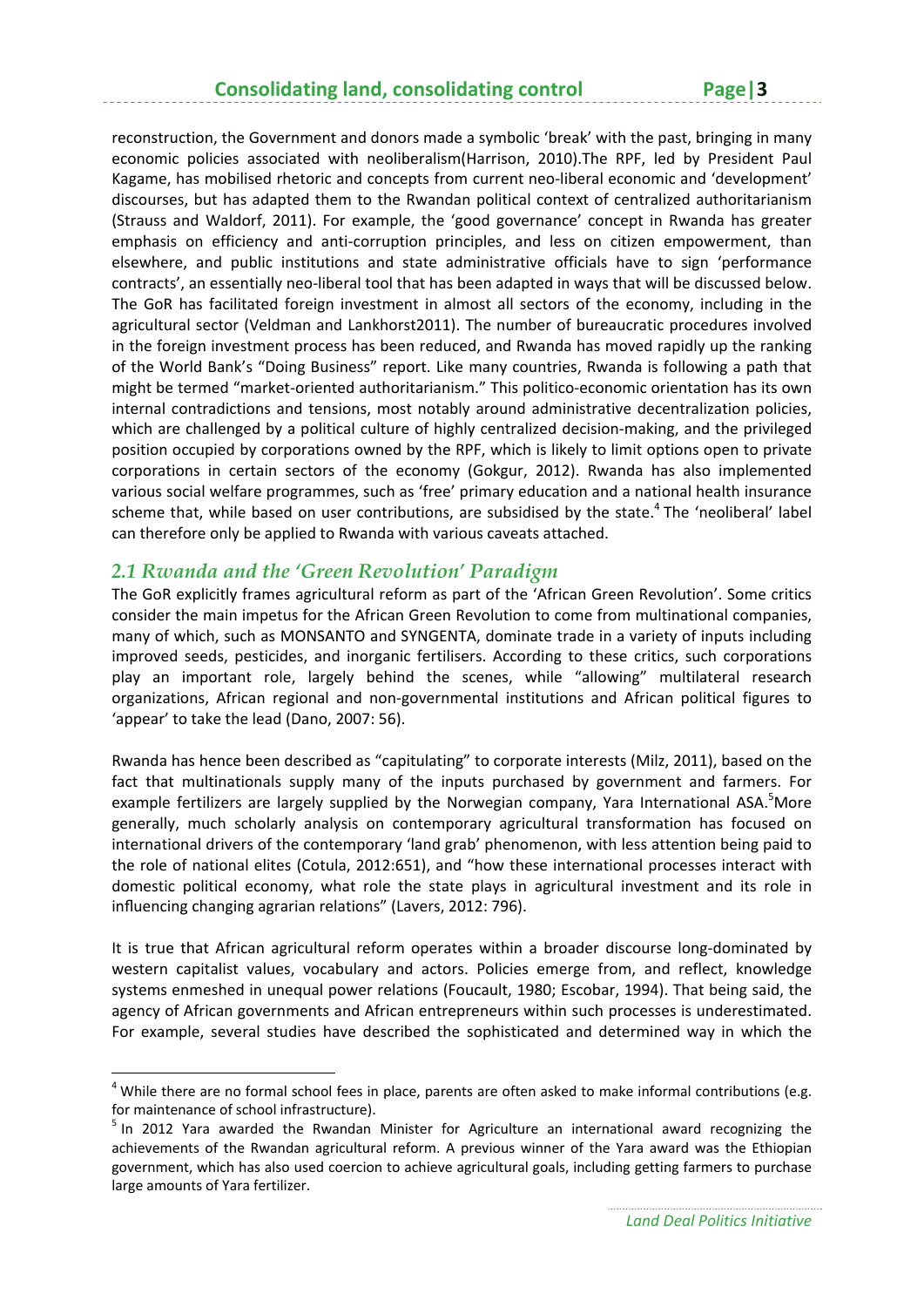Government of Rwanda has dealt with international donors in order to retain a high degree of control over its policy-making processes (Zorbas, 2011; Hayman, 2009). The Rwandan government has put its own stamp on the generic model of the 'African Green Revolution', especially in terms of regional crop specialisation and land consolidation. The GoR enjoys control over the financing of the reform, despite the large proportion of agricultural funding that comes from donors.<sup>6</sup>For example, while some donor funding is directed towards specific projects, the majority of donor funding goes directly to the government budget where it can be used without much oversight or direction from donors.<sup>7</sup>Rather than seeing all influence coming from external sources, it is more realistic to visualize an interplay of interests and ideas between African states and external actors (both corporate and government). A *confluence of interests* results in particular policy and programme outcomes.

# *2.2 Internal Drivers of Change in the Agricultural Reform*

Policy‐making is an elite‐driven affair in Rwanda, as elsewhere. The poor smallholder majority arguably has little influence on the political situation. <sup>8</sup>Policy-makers have few institutional or personal connections to rural development issues, and many tend to have a condescending or even disdainful attitude to poor smallholders practicing 'traditional' forms of agriculture (Ansoms, 2009).The National Land Policy perhaps summarises this perception most succinctly when it states that ''the peasants are practicing a mediocre agriculture that has no future'' (MINITERE, 2004).Rwandan civil society, which includes many rural development and farmers' organizations, has little capacity to influence policy and has been largely reduced (through state practices of cooptation and control) to a role of 'policy implementation'. While government controls on civil society are largely framed by the GoR and many of its 'development partners' in the fragile post-genocide context, Rwanda has a long history of authoritarian state‐driven socio‐economic re‐organization and extraction (Newbury, 1988; Des Forges, 2006).

Rather than responding to particular demands 'from below', then, the GoR's current investment in agricultural reform comes 'from the top'. Nevertheless, the process of developing the land policy and the 2005 land law was hailed by the GoR and many donors as a comprehensive and participatory consultation process (Musahara and Huggins, 2005). There was considerable attention paid to the process by major national and international organizations, which recognize the central importance of land to social, economic and political processes.

However, the land law and policy are only part of the regulatory regime affecting 'land rights'. The agricultural policy and associated programmes place multiple conditions on rural land use. It is therefore of concern that much less international attention was focussed on the design of the agricultural reform, which involved only a perfunctory consultation process (Minagri, 2004). <sup>9</sup>There was a striking lack of field testing regarding the agricultural policy.<sup>10</sup>The selection of crops for the regional crop specialization programme was done following a short pilot programme (Ansoms, 2009). The claims that policy is implemented in a participatory way are assessed further below.

 ${}^{6}$ Around 45%of the identified agricultural budget from 2009-12 was funded by foreign donors, according to the Ministry of Agriculture (MINAGRI, 2010b).<br><sup>7</sup> In line with the commitments it made as part of the CAADP, the Government has increased the annual

budgetary allocation to agriculture from 4.2% of the national budget in 2008, to nearly ten percent in 2010/11 (Concern, 2010). 7

 $8$  Rwanda has regular multi-party elections but these take place within a context of a highly constrained political system (see various discussions of electoral politics, in Strauss and Waldorf, 2011)<br><sup>9</sup> The consultation process consisted of seminars with government, donors and private sector actors; there was

little if any effort to involve smallholder farmers in this exercise, and civil society was barely included.  $^{10}$ The Strategic Plan for Agricultural Transformation in Rwanda (SPAT) had a one year 'pilot phase' in 2005

this appears to have involved only institutional and regulatory activities, without any field trial elements (Minagri, 2004).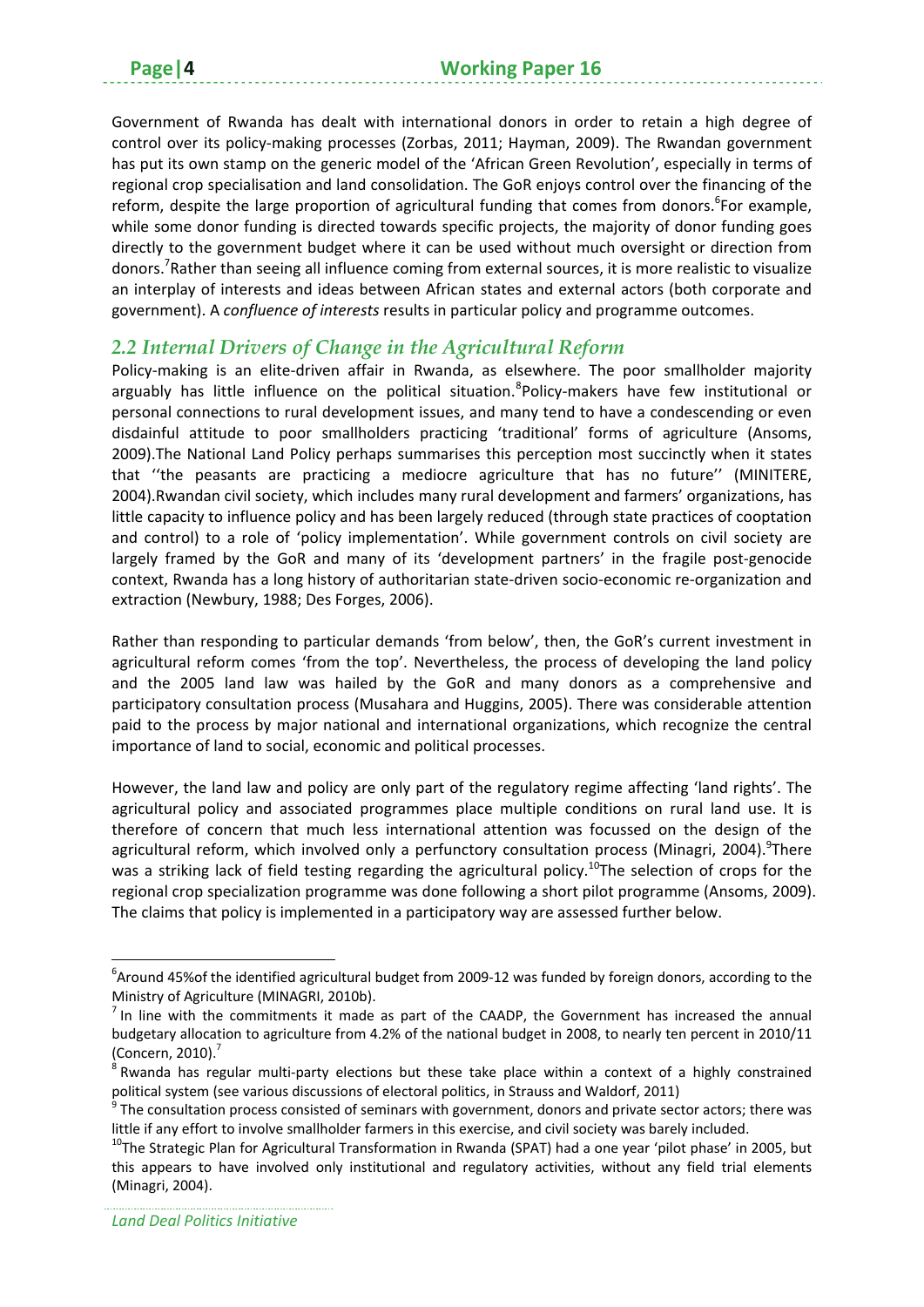The impetus for reform seems to be largely driven by three dynamics. *Firstly*, the ambitious development targets in the country's 'Vision 2020' document necessitate that economic growth increases by an average of 13% per year for Rwanda to reach middle‐income country status by 2020 (MINECOFIN, 2000). Agricultural commercialisation and growth are identified as key elements of economic expansion. *Secondly*, the very real land scarcity experienced in the country also necessitates urgent intervention. The GoR is particularly concerned about the negative effects of land fragmentation (MINITERE, 2004). Average population density is now more than 400 people per square km by some estimates (MINAGRI, 2012), the highest in Africa, and the population growth rate remains very high. Moreover, per hectare yields are low. One does not have to be a Malthusian to be pessimistic about a business‐as‐usual scenario in Rwanda. For many years now, observers have been arguing that, "Rwandan agriculture is at an abyss" (Robins, 1990).The GoR seems to agree: senior administrative personnel have described land scarcity as Rwanda's "time bomb" (Sommers, 2006), and the national land policy recognises competition for land as a source of conflict.<sup>11</sup>*Thirdly*, the GoR maintains a discourse of national 'self‐sufficiency' and intensely dislikes the various implicit and explicit 'strings' attached to international aid. In line with President Kagame's frequent exhortation for Rwandans to become "entrepreneurial", the agricultural reform is designed to increase domestic and international capital investment in the farming sector and eventually decrease dependence on 'aid'.

# *2.3 The Goals of the Agricultural Reform*

The Government has therefore embarked on an ambitious project that is explicitly intended to reduce the numbers of people relying on agriculture from 90% of the total population in 2000, to 50% in 2020 (MINECOFIN, 2000). This aligns with government plans for mechanization, land use consolidation and economies of scale, which reduce the labour‐intensity of production. Government documents describe the 'vision' of the reform as:

*"A sustainable agricultural sector ... where farming is seen as a business, rather than subsistence, activity. This will create a sector that uses its comparative advantage, for example in labour‐intensive, high‐value crops, to compete in open regional and international markets."* 

MINAGRI, 2010a: 8

This fits with the vision of the National Export Strategy, which is to: "Transform Rwanda into a globally competitive export economy" (Government of Rwanda, 2011). The main export destinations for agricultural produce include Africa, the Gulf states and South Asia (Booth and Golooba-Mutebi, 2012: 11).The main strategy of the GoR is to increase the rate at which the smallholder majority (who are petty commodity producers cultivating both for the market and household consumption) either a) further integrate into markets and become agrarian (proto‐) capitalists ('professional farmers' in GoR terminology), or b) are pulled or pushed into debt and sell their land, turning to nonfarm occupations or providing paid casual farm labour.<sup>12</sup>

Processes of market integration are driven by state‐imposed crop choices and cultivation regimes enforced through the use of fines and imprisonment, where necessary (see examples below). These

 $11$  The GoR has created a discourse in which the country has emerged from conflict and crisis into a present and future characterised by stability, unity and economic growth.<br><sup>12</sup>It is far from clear what non-farm livelihood options this emerging landless class ismeant to take up.

According to most sources, relatively few new sources of employment have been created in recent years (USAID, 2011). The GoR has focused on an information technology and service‐based 'knowledge economy' model which seems likely to benefit a relatively small proportion of the population, while many informal livelihoods have been criminalized (Sommers, 2012).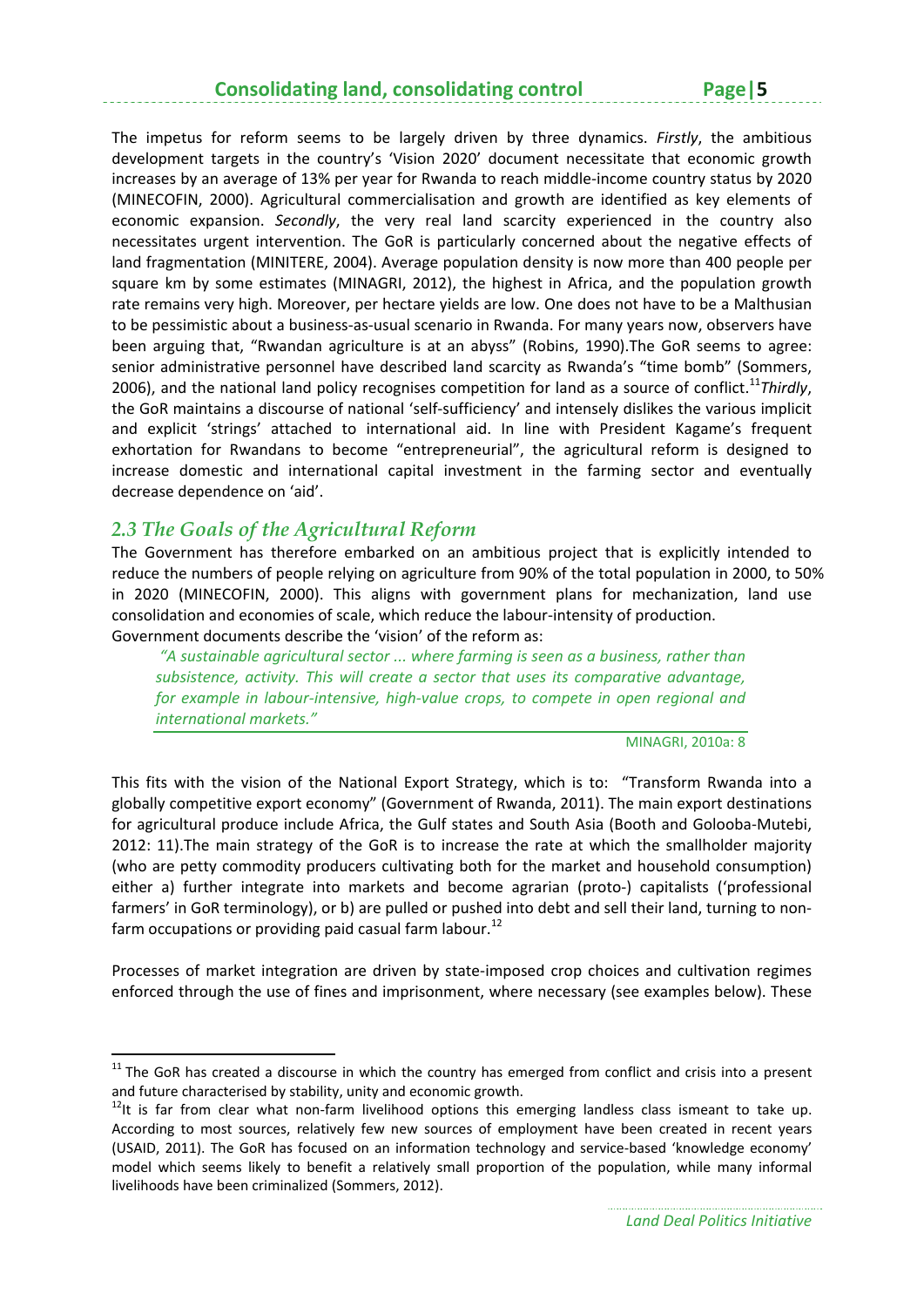issues have not been adequately acknowledged by most donors and other key international development actors.

# *2.4 Domestic and Foreign Corporate Investment in the Agricultural Sector*

Domestic investment in agriculture has not met the GoR's expectations, despite the establishment in 2005 of an Agriculture Guarantee Fund to encourage bank lending to the sector (Booth and Golooba, 2012:10). The GoR has also recently constructed a cold‐storage facility at the international airport to facilitate horticultural exports (Booth and Golooba‐Mutebi, 2012:11).

There are signs that domestic and foreign investment is increasing. According to the Rwanda Development Board (RDB), agriculture was for the first time in 2011 the most significant sector in terms of planned investment (domestic and foreign). Some US\$116.3million of investment in agriculture was registered at the RDB in 2011, of a total of US\$598 million for all sectors of the economy combined. Of this US\$598 million, approximately US\$371 million was foreign direct investment (Anonymous,  $2012a$ ).<sup>13</sup>

Much investment has been directed towards commercial development of marshland areas, which are owned by the state (Ansoms, 2012). Outside the marshes, where land is held by individuals, the GoR seems to be cautious about very large‐scale land acquisition (see below). The GoR seems to be encouraging only small‐scale commercial land acquisition at present: having prioritised flower and fruit production as high-value sectors where Rwanda has some competitive advantage, it is currently inviting investment in a 200 hectare (ha) plot in Eastern Province for the development of a high-tech flower farm.<sup>14</sup> It has also 'given' 600ha of land to a maize and sova farm.<sup>15</sup> At the moment, the standard model in Rwanda is for investors – whether domestic or foreign – to enter into production contracts with local cooperatives.

In addition to horticulture, the GoR has also embraced the potential of biofuel. It is for this reason that one of the largest foreign land acquisitions to date involves the production of jatropha, for the production of bio‐diesel (see case study below).

# **3 The National Agricultural Policy and the Crop Improvement Programme (CIP) in Rwanda**

Since 2004, the Government of Rwanda (GoR) has put in place the legal and institutional elements of a national agricultural reform, as part of a broader vision for radical change in the country (MINECOFIN, 2000). The following section describes the broad outlines of this ongoing agricultural reform in Rwanda. Before embarking on this description, some qualifying statements are required. Although Rwanda is a small country, it is quite diverse in terms of its agro‐ecological conditions and the socio‐political characteristics of local communities. The agricultural reform is a highly complex undertaking inherently bound to factors beyond the control of the state, such as weather conditions and global market forces, and is being implemented at different speeds and in slightly different ways around the country. The nature of farmer‐state relations also differs from place to place (Pritchard 2012; Minagri, 2012).Therefore, as noted elsewhere, there are likely to be regional variations in processes of agrarian transition (Byres 1991) linked to multiple social, political, economic and ecological factors.

<sup>&</sup>lt;sup>13</sup> However, actual investments may turn out to be less than this: for 2005-10, only one-third of what foreign investors pledged with Rwandan Development Board (BRD) was actually invested (Gökgür, 2011).

<sup>&</sup>lt;sup>14</sup> Advertised on the website of the Rwanda Development Board; accessed  $18<sup>th</sup>$  July 2012 at http://www.rdb.rw/rdb/agriculture.html

<sup>&</sup>lt;sup>15</sup>This is managed by Bralirwa, the private brewing firm, and maize processing firm Minimex: Bramin.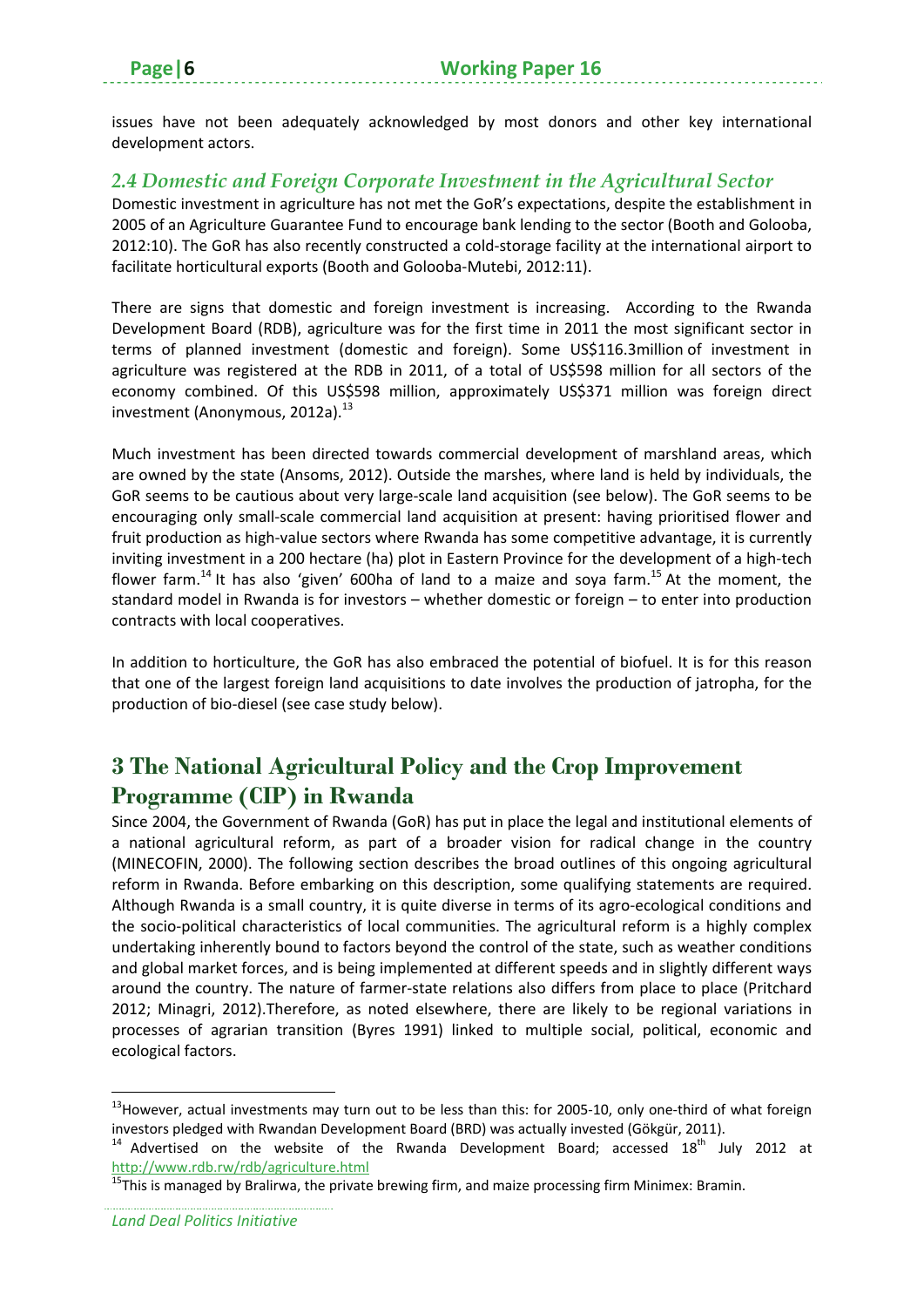While the GoR projects a sole trajectory of agricultural 'development', it is possible to discern some pragmatism in the nature of policy implementation, which may be a result of reinterpretation and renegotiation of policy directives by local-level administrators.<sup>16</sup> Therefore, while the cases and analysis in this paper reflect wider patterns across Rwanda, there are undoubtedly great variations in levels of state coercion and modes of intervention in the agricultural sector.

A central element of the reform is the Crop Intensification Programme (CIP), which aims to increase agricultural productivity on a per‐hectare basis, largely through water management (including marshland reclamation), soil and conservation measures, regional crop specialization and increasing the use of fertilisers. The seven crops selected by the government since 2006 for regional crop specialization were maize, rice, wheat, beans, soybean, Irish potato, and cassava (MINAGRI, 2012). Each individual administrative sector (an administrative unit smaller than the district, larger than the cellule) typically specializes in only three of these. Households have to dedicate a proportion of their land – often all of it – to these crops.<sup>17</sup> Those who do not may be punished. In Kirehe District, Eastern Province, those who tried to continue their traditional practices of growing ''banned'' crops, while also cultivating ''approved'' crops, were fined and had the 'prohibited' crops uprooted. Punishments are occasionally more severe: some residents have experienced beatings at the hands of a captain in the Rwandan Defense Forces (Huggins, 2009) and at least one farmer was been physically beaten by sector authorities in 2011 for planting non-approved crops.<sup>18</sup> Most studies of the Rwandan agricultural sector overlook this coercive element (such as Booth and Golooba‐Mutebi, 2012), even though concerns have been consistently raised by some observers over a period of several years (see e.g. Des Forges, 2006; Musahara and Huggins, 2005; Ansoms, 2009; Huggins 2009). An institutional culture of paternalism and 'enforcement' in agricultural extension dates back to colonial practices of forced commodification of agricultural labour (notably the coffee sector) and, arguably, in pre‐ colonial practices. (Newbury,  $1988$ )<sup>19</sup>

The government has represented the agricultural policy as a 'participatory approach' on the basis that the crops were selected according to "the preferences of farmers" (Republic of Rwanda/United Nations, 2007). However, the government's own documents demonstrate that the crop intensification program was developed by state agencies, not farmer's associations or any other organization directly representing the interests of farmers (Anonymous, 2007).Most of the government‐selected crops appear to have been selected for their significance in national and regional markets (rather than, for example, nutritional characteristics).

The government appears to have designed the regional crop specialization programme in part to make existing agro-processing facilities viable. Many of Rwanda's agro-processing facilities are operating at less than full capacity. There are often logical reasons for this phenomenon: for example, locally-grown maize costs significantly more to produce than maize produced elsewhere in the East African region. It is therefore not surprising that one of the very few large-scale maize processors in Rwanda, MINIMEX, has operated at about 14% of its total capacity (van der Laan, 2011), as consumers can cheaply purchase maize flour from Uganda rather than from MINIMEX. The

<sup>&</sup>lt;sup>16</sup>Pottier (2002) emphasises the importance of the processes of local-level reinterpretation of laws, policies

and directives in Rwanda.<br><sup>17</sup> Crop rotation is practised for purposes of maintaining soil fertility. For example, in parts of Musanze District, one season is dedicated to maize, another to potatoes. Both are selected crops under the crop improvement programme.<br><sup>18</sup> Interviews with several farmers, Kirehe District, July 2011

 $19$ The centralized monarchical system made access to land and productive resources (notably cattle) contingent on political loyalties, particularly the supply of labour-power and material offerings of tribute.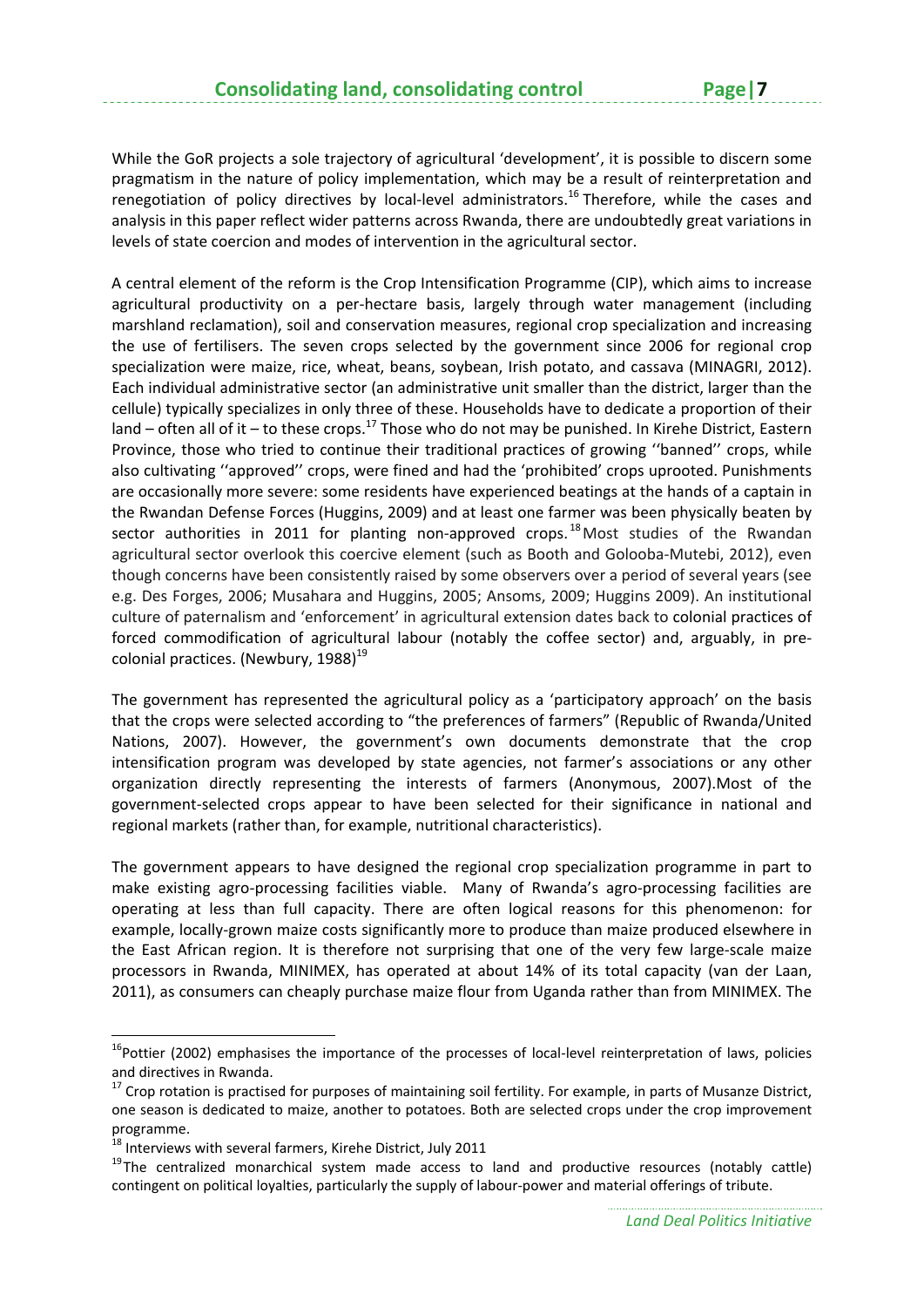regional crop specialization in maize thus appears to be a case of supply‐side intervention, where demand is questionable.

The government (through its network of agronomists and local administrators) specifies the seed varieties which are in some cases provided free but must usually be purchased and sown by local farmers; access to seed is often managed by state and para-statal institutions. Rwandan research institutions have successfully developed new varieties of several crops (AGRA, 2010.) In addition to the use of selected seed varieties, the increased use of inorganic fertilizers is also a key element of intensification. The government aims to increase national annual fertilizer use from less than 5,000 metric tonnes (MT) in 2005to 56,000 MT by 2012 (Morris et al, 2009). Fertilizer is supplied by the local administration in collaboration with commercial suppliers, who win tenders to supply fertilizer through auction. At present, the GoR subsidizes inorganic fertilizer so that the cost to farmers is about 50% of market value; however, donors have expressed concern about the economic viability of fertiliser subsidies. The GoR has declared that it will phase out subsidies from 2012 onwards (MINAGRI 2010a: 14) with subsidies to be reduced to 20% in 2013 (MINAGRI, 2011). In at least some parts of Rwanda, such as Kirehe and Musanze Districts, local officials oblige farmers to purchase fertiliser, whether they want to or not. Farmers are offered fertiliser on credit, and have to reimburse the cost at the time of harvest. Farmers are forbidden to sell fertilizer or apply to crops other than those approved by government, and have been arrested for selling it.

The massive increase in funding to the agricultural sector has increased the material resources available to some civil society actors but has further entangled them within state bureaucratic networks. For example, agronomists working for one of the largest farmers' organizations sometimes describe themselves as working "for" government programmes such as the CIP. Their methods of working (from the planning stages to the day-to-day extension work) are completely intertwined with state designs and activities. The largest 'farmer's organizations' have largely lost their policy advocacy role; smaller organizations have offered some criticism of policy implementation, but are constrained by the authoritarian governance context (Gready, 2010).

According to the government, there were 1,105 agricultural cooperatives in Rwanda in 2007. The government aims to more than double this figure to 2,242 by 2012 (MINECOFIN, 2008). The formation of agricultural cooperatives is central to the agricultural reform. Agricultural cooperatives in Rwanda, as elsewhere, are characterized by diversity: there are producer cooperatives, marketing cooperatives, small and large cooperatives. Some cooperatives are founded voluntarily by farmers, without any state coercion, and have secured their members good prices for their produce. For example, a potato‐marketing cooperative in Northern Province grew larger and more successful in recent years, partly through the activities of a number of experienced and wealthy farmers with access to agribusiness networks, trucks and government credit.<sup>20</sup>Farm-gate prices have improved for cooperative members.

In other cases cooperatives are formed entirely by local elites associated with the authorities (and who often hold positions in the administrative hierarchy) and farmers are pressured to join them. In Kirehe District, for example, farmers feel that, "you cannot differentiate between the cooperatives and the state institutions. The leaders [of the coops] are often the local authorities".<sup>21</sup>A study on 20 cooperatives in both Northern and Southern Province found that only 68 per cent of respondentsagreed that the establishment of the cooperatives was "mostly driven by farmers" (Bizoza, 2011: 30). The pressure to form cooperatives has in some cases forced people to share

<sup>&</sup>lt;sup>20</sup> This is a potato-marketing cooperative that does not get directly involved in aspects of production. Marketing cooperatives are generally thought to be less problematic than producer cooperatives, which must contend with a variety of technical, legal, financial and social challenges (Selden, 1993: 71).<br><sup>21</sup>Interview with male smallholder farmer, Kirehe District, Monday 30th May 2011.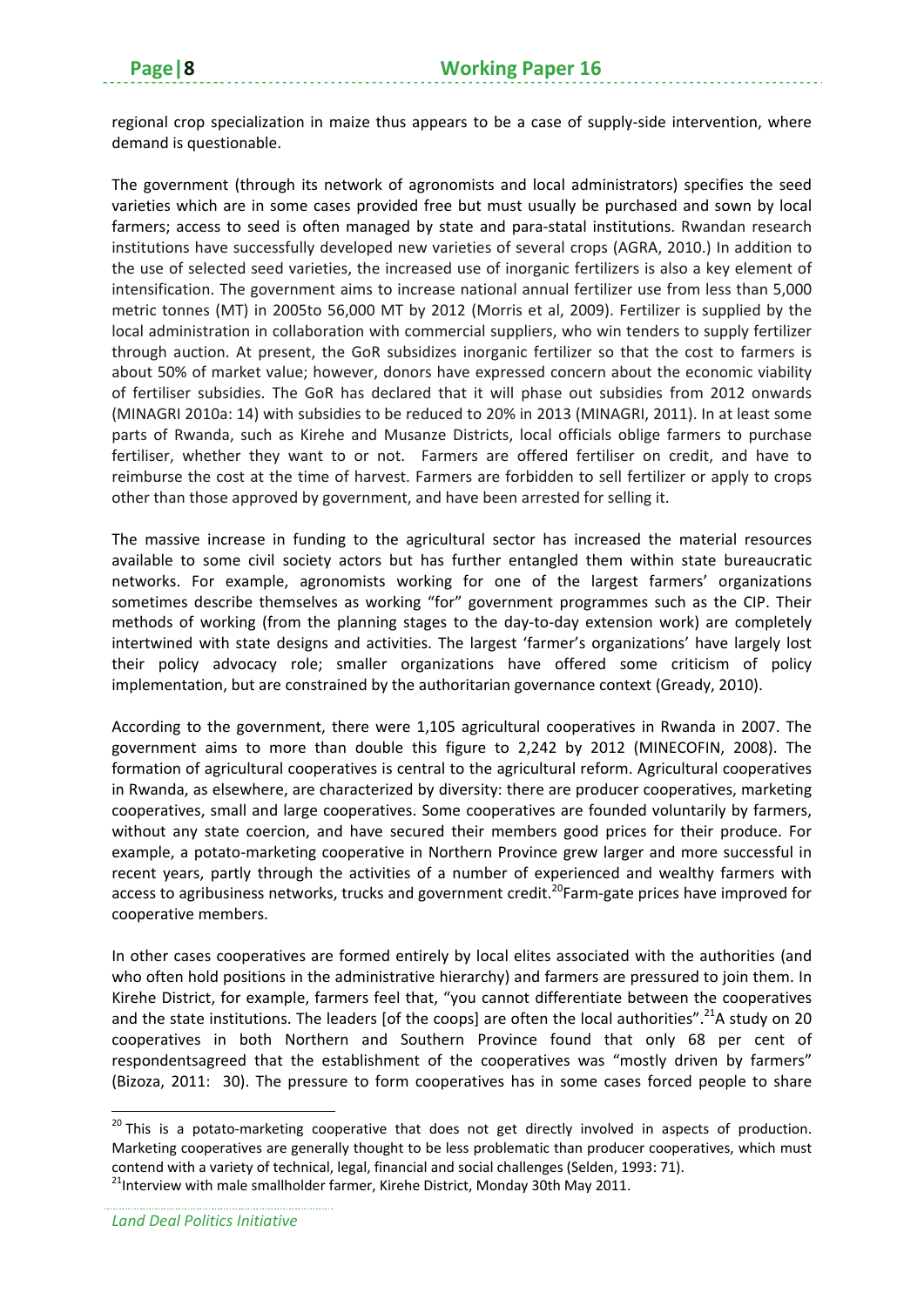financial resources with people that they do not know or trust (Bizoza, 2011: 31). Authorities sometimes appoint cooperatives as the only state-sanctioned purchaser of particular agricultural commodities in a local zone, fining farmers who try to sell outside of the cooperative system.

These interventions are based upon a logic of economies of scale: cooperatives are cost-effective ways (from the state's perspective) to bring farmers together in order bring more land and labour under the crop intensification programme, and so that contracts with agri-business can be more easily negotiated. For supporters of the policy, cooperatives have the positive benefits of "retaining family land rights and production incentives" (Booth and Golooba-Mutebi, 2012:9). However, land rights are restricted by agricultural policies, and profits are subject to the risks of misrepresentations of market potentials and poor financial management within the cooperative. They are also essential to increase land use consolidation and state control over crop production. The government encourages the formation of cooperatives, rather than associations, as they require investment of capital from farmers (facilitating commercialization) and have to produce regular reports on membership, activities, availability of capital and other matters. This makes them preferable to associations for the purposes of state monitoring and analysis.

#### **Land Tenure, Land Consolidation and Agricultural Intensification**

The land registration process in Rwanda was technically impressive from several perspectives, including the speed at which it was done, and the recognition of women's claims to land. However, the lease‐rights that have been granted (of renewable 99 year duration in rural areas) are subject to several conditions associated with the agricultural reform. In most parts of the country, land *use* consolidation is one of those conditions. Households, particularly those in producer cooperatives, are told to consolidate agricultural production by changing intercropping techniques for monocropping of government‐approved crops on adjacent fields (Republic of Rwanda, 2005, article 2).The minimum size of a consolidated plot should be 5 ha (MINAGRI, 2012).The total social, political and economic impact of land consolidation can be highly significant: "in some cases, the land consolidation also requires resettlement of family housing units...farmers and local government authorities collaborate in rearranging land parcels, growing priority crops, selling and processing of agricultural produces and distribution and marketing of agricultural products" (MINAGRI, 2012).

Only farmers who agree to consolidate land use benefit from the CIP package (MINAGRI, 2012). This means that in practice, land consolidation is often forced upon farmers by local administrators (sometimes in collaboration with cooperative leaders) keen to achieve their development targets. According to official government figures, 502,917 ha had been consolidated in 2011; this represents about 36% of the total arable land area (calculated from MINAGRI, 2012)<sup>22</sup>. The government wants 70% of arable land to be consolidated by 2020.

The Agricultural Policy and the Land Law stipulate that land can be confiscated by the government if farmers do not follow agricultural policies, land-use master plans or other government programmes and regulations.<sup>23</sup>For example, Article 74 of the Land Law allows for the state to 'requisition' land for three years, renewable for an additional three years (Republic of Rwanda, 2005).

 $22$  It is possible that this is an overestimate, due to the temptations that local authorities face to exaggerate their successes under the *imihigo* system. Many local authorities have been found to have falsified data, according to articles in the Rwandan media, notably the *New Times*.<br><sup>23</sup>The intention appears to be to requisition land which has been left 'unproductive' or 'degraded'.However,

Article 63 states that, "Productive use, appropriate protection and sustainable land productivity shall be based on the area's master plan and the general structure on land allocation, organization and use and specific plants certified by relevant authorities." This clearly makes those who refuse to follow the CIP and other government policies vulnerable to confiscation of their land.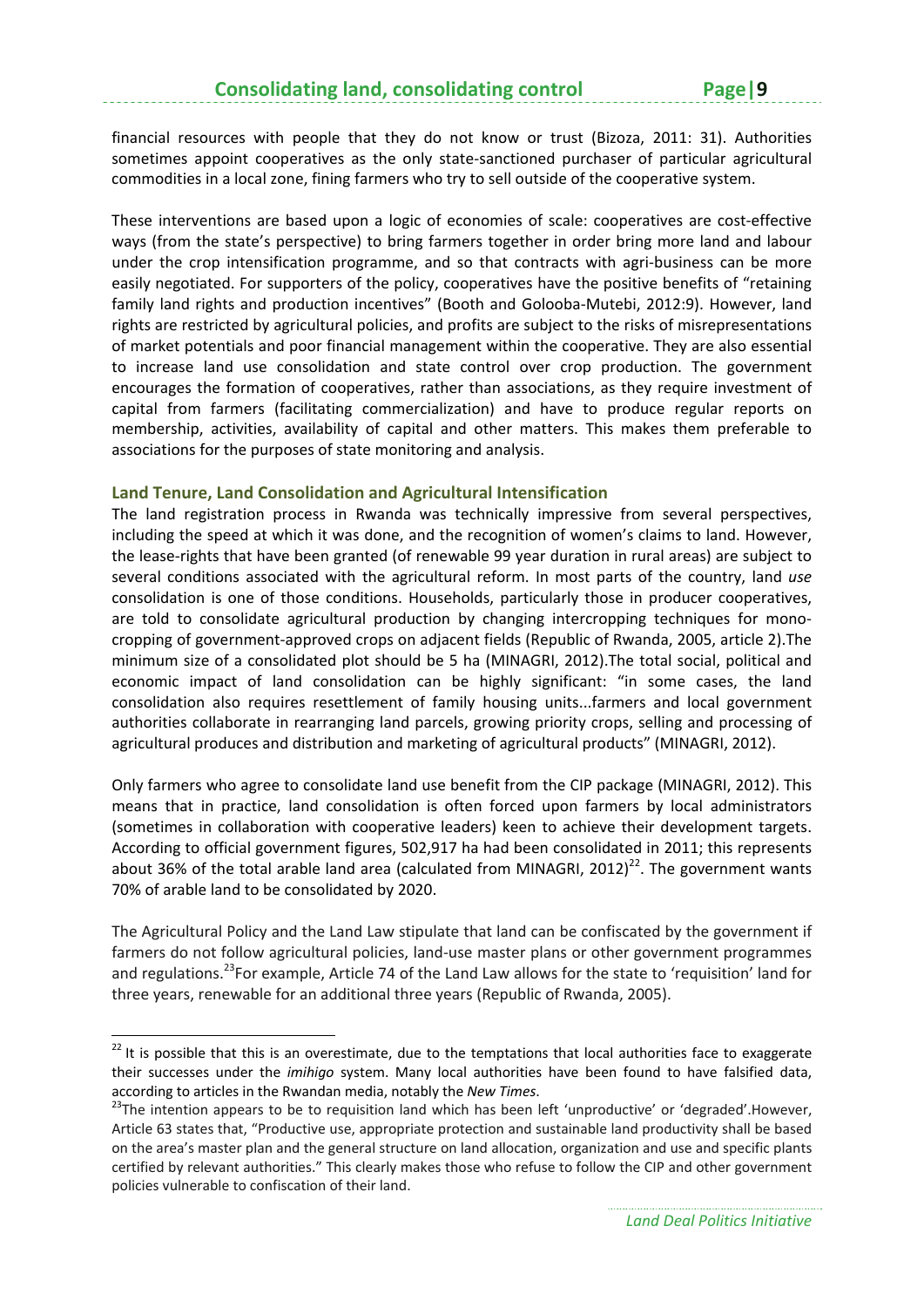While there is little evidence that such land confiscation has taken place on a large scale to date, the *threat* of confiscation by local administrators has been well‐documented (Pritchard, 2010; Huggins, 2009; Ansoms, 2008).The restriction on land‐use rights means that Rwandan farmers do not have the private property rights (comprising full rights of use, enjoyment of profits and transfer) that are a keystone of liberal and neo‐liberal development paradigms. These restrictions provide the GoR with the means to organize crop production in line with the interests of domestic and international agribusiness.

The massive input of fertiliser, germplasm and other inputs into the Rwandan agricultural system has resulted in increased yields for many crop types. For example, total cereal production increased from approximately 320,000 MT in 2004/5 to more than 600,000 MT in 2009/10 (GIEWS/FAO, 2010). According to government data, cassava production has almost tripled and total Irish potato, soybean and beans yields have approximately doubled (MINAGRI, 2012). Per hectare yields for other commodities have increased in the aggregate as well. The total land area cultivated has increased by 13% in recent years (MINAGRI, 2012). These gains have translated into a reduction in the incidences of malnutrition (Kalibata, 2010) and an improvement in food security more generally. These are important gains, and many actors have celebrated them (refs). However, less attention has been paid to the ways in which control over land, labour and agricultural seed stock has been radically reconfigured, and the likely results of these changes on modes of interaction between smallholder producers, the state and large‐scale corporate entities.

# **4 Emerging Patterns within the Agricultural Sector in Rwanda**

Several emerging modes of interaction between land, labour and investment can be identified. Many of these are responses to the difficulties (both practical and political) of facilitating large-scale commercial land acquisition in land‐scarce Rwanda (Booth and Golloba‐Mutebi, 2012:11).

**First**, the ways in which the state intervenes in commodity chains suggests an emerging model of *state‐imposed contract farming*, particularly through cooperatives, but potentially at the household level. The expansion of contract farming is also being seen elsewhere in the region, such as in Kenya, where it largely lacks the coercive dimension (Mbogo, 2010), and Ethiopia, where coercion is a factor (Lavers, 2012). Some commentators on the 'land grab' debate have recommended contract farming as an alternative to outright leasing of land and direct control of production by corporations (von Braun and Meinzen‐Dick 2009), as it is seen as a way to link rural producers to the global economy without triggering dispossession and displacement. The Government of Mexico, for example, took this route in the 1980s, given the political sensitivity of the agrarian question (Little and Watts, 1994: 4). According to Goodman *et al*, "selected rural activities have become sectors of accumulation for different fractions of industrial capital" when the state and corporate interests have become "unable to subsume the rural process *in toto*"(Goodman et al, 1987: 6). While this approach may be preferable to the 'land grab', the imbalance in power between the farmer and the contracting parties may lead to an exploitative situation (Clapp: 1994: 79).

In Rwanda, the state is in the process of "actively negotiating public-private joint ventures in which the state subsidises the initial learning costs and demonstration effects" (Booth and Golooba‐Mutebi, 2012:12), for example by providing land for demonstration farms. While the state subsidises the investments made by corporations, however, it arguably does less to protect the investments of labour and capital made by cooperative members. The Rwandan experience of contract farming is likely to be characterised by the coercive role of the state, which allies itself with national and international capital, and which possesses effective disciplinary tools to monitor and enforce its will. One of the most important tools is the performance contract – known in Rwanda as *imihigo. Imihigo*

*Land Deal Politics Initiative*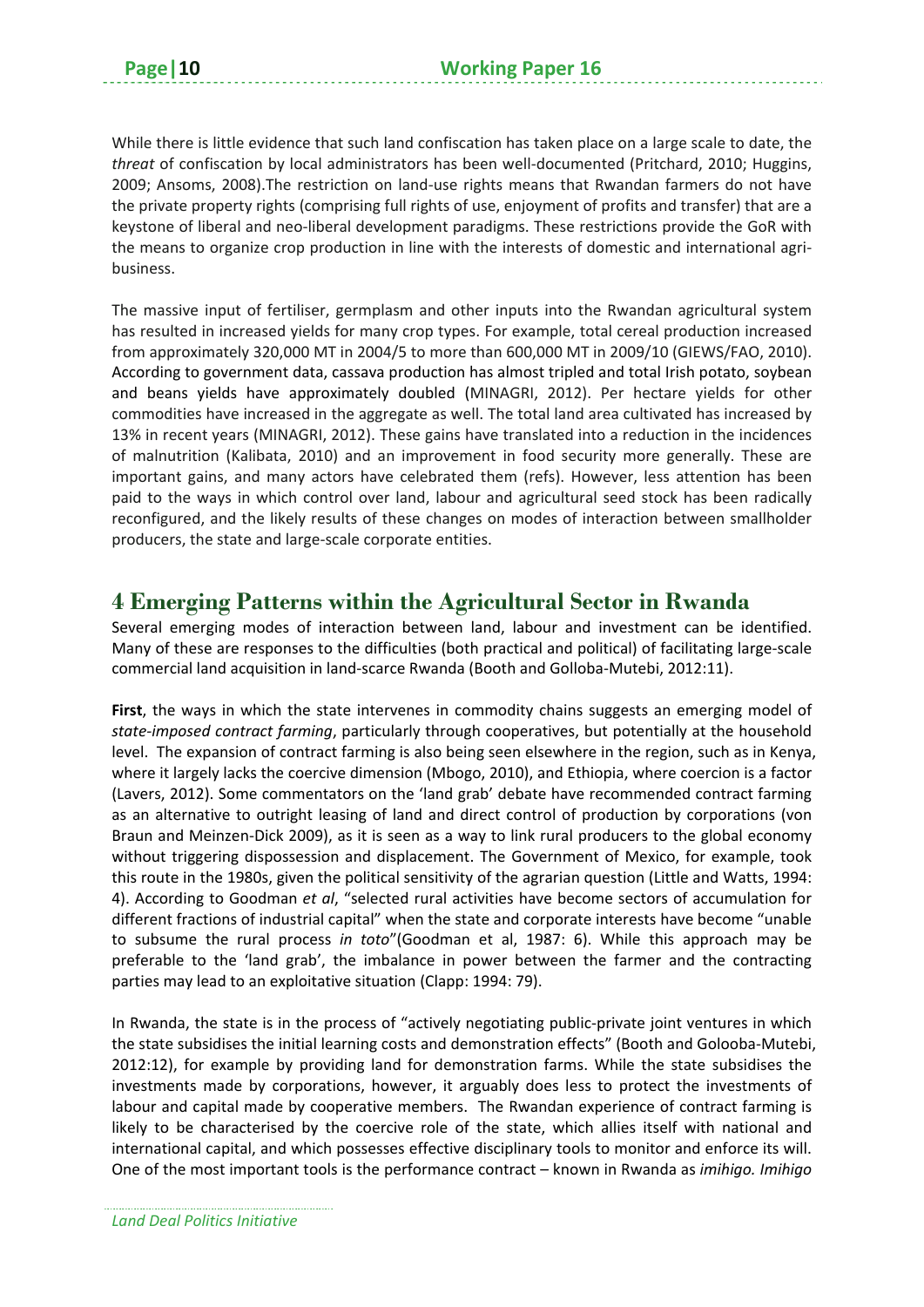makes local authorities directly responsible for achieving quantified targets. Rather than being accountable 'downwards' to the population, the administrators are accountable 'upwards' to their superiors (Ingelaere, 2011). While the process of choosing quantitative targets for *imihigo* is presented by the government as a negotiation between different levels of government, in conjunction with the population who are 'consulted', it is clear from interviews that *imihigo* targets are largely imposed from above (Huggins, 2009).Local authorities are likely to lose their jobs if *imihigo* targets are not met, and are hence likely be tempted to pressure smallholders to accept unfavourable arrangements.

The Rwandan state has begun to harness the *imihigo* structure for corporate interests. The Government information service has announced for example that investors, in conjunction with IRST, are interested in buying jatropha from Kirehe District (Eastern Province), on the basis that it is added to the District *Imihigo* and hence produced across the "whole District" (Kanyumba, 2011).<sup>24</sup> In 2012, the GoR started to introduce the *imihigo* system at the household level (Bucyensenge&Musoni, 2012). There will likely be an imposed convergence between *imihigo* targets at different administrative levels (district, sector, cellule and household) in order to increase government control over agricultural commodity chains from the household field through to the moment of export.

**Secondly**, the state often tries to catalyze commercial production of 'niche crops' by communicating unrealistically optimistic estimates of profits to smallholders, and suggesting that market linkages– such as contracts – are firm when in fact they are uncertain. In the cases of moringa and patchouli, for example, aggressive promotion of these crops by the government in the early 2000's led smallholders to invest labour and money in moringa or patchouli production cooperatives. Over‐ optimistic estimations of market demand, and sometimes the failure of actors to address technical issues such as storage, led to low farmgate prices and abandonment of crops in many cases (Niyonagize, 2011).

Agronomists and local administrators have also encouraged  $-$  or in many cases, forced  $$ smallholders to grow flowers or fruit, rather than the staples that customarily make up the Rwandan diet (such as bananas, sorghum, cassava, and beans)<sup>25</sup> to which a typical farmer's reply was, "can we eat flowers"?<sup>26</sup> This rhetorical statement is best understood not as an argument for subsistence production, but rather a recognition that, when markets are uncertain, it makes sense to grow crops which can be used both for commercial sale and for home consumption. $27$  A common complaint is that markets for fruit and flowers are not yet adequately developed in Rwanda. One study, which is generally very supportive of GoR strategies, acknowledges that, in terms of the horticultural sector, "the uptake of opportunities is beginning to be viewed as disappointing. Limitations of the current approach are being recognised... that is to say [as] problems of market coordination" (Booth and Golooba‐Mutebi, 2011). Investors are unwilling to commit to purchases until output potentials have been demonstrated, while farmers do not want to cultivate crops for which the market is doubtful. Frequently, the state has intervened to 'promote' cultivation of particular crops before contracts are final. The failures of the local authorities to line‐up buyers for maize and other crops led to large post-harvest losses in Eastern Province in 2008 (Huggins, 2009; Hahirwa, 2012) and chilli-pepper commercialisation projects have failed to benefit farmers (Office of the Inspector General, 2011).<sup>28</sup>

<sup>&</sup>lt;sup>24</sup>Unofficial translation of Kinyarwanda original.<br><sup>25</sup> The situation differs from one area to another, due to the regional crop specialization policy.<br><sup>25</sup> Interviews with smallholders, Muhanga District, 2006.<br><sup>27</sup> Rwan markets, selling an average of around half of their production, and reserving the rest for home consumption,

barter and seed.<br><sup>28</sup> Local authorities outlawed the sale of maize until a state-approved buyer was identified; by the time the authorities arranged the purchase of maize by this buyer, much of it had been affected by insect infestation.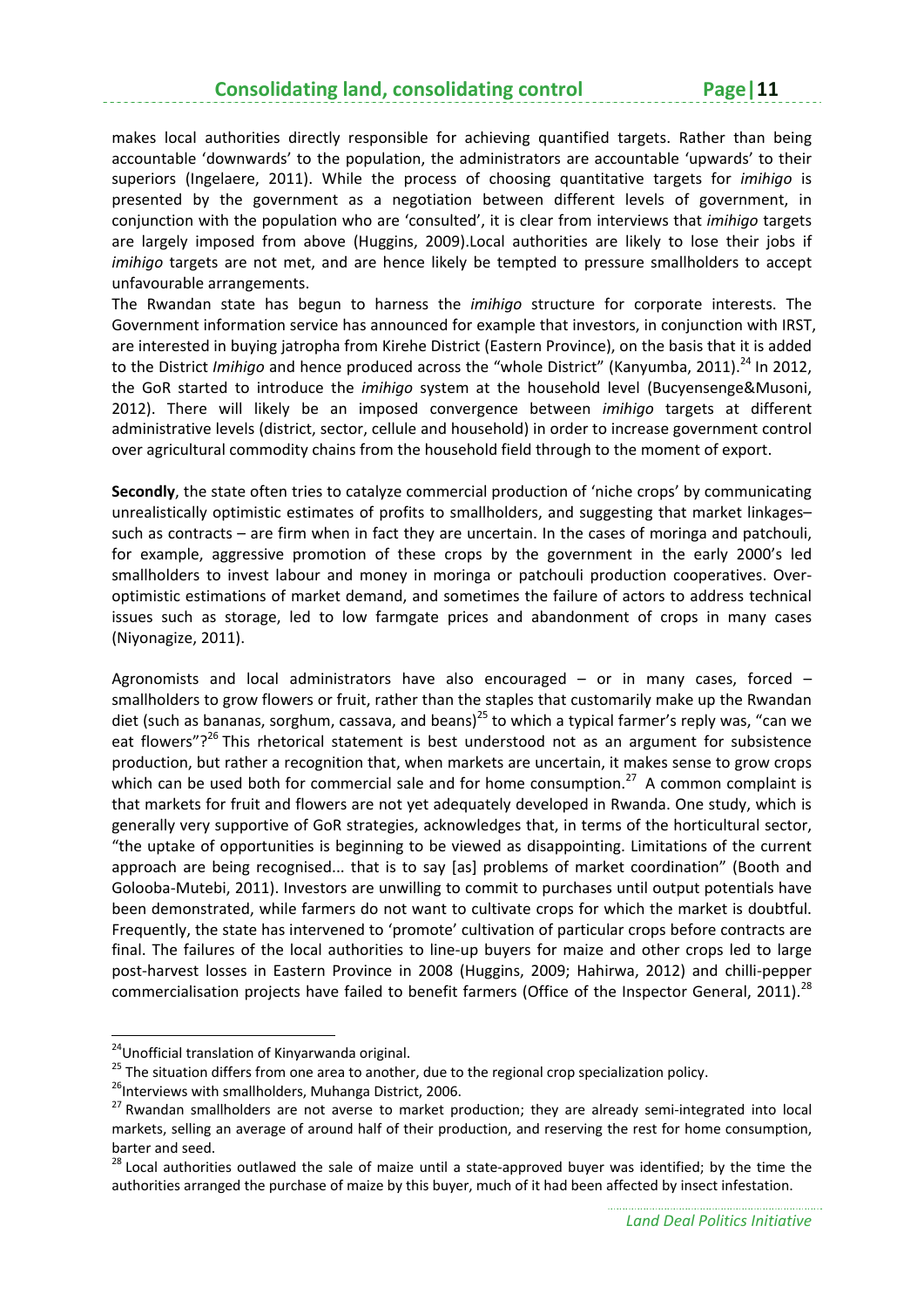While such projects are initiated by the state and donors, *farmers* are the ones who bear the risks in such circumstances and lose out in terms of opportunity costs as well as investments of labour, inputs, etc.

**Third**, state institutions are increasingly seeking to involve both donors and corporate investors in public‐private partnership (PPP) projects. The role of donors suggests that some activities are best described as philanthropy‐public‐private partnership (PPPP) projects. Such approaches represent a form of corporate social responsibility, or to put it another way, give an altruistic gloss to a profitseeking endeavour. Sometimes donor or NGO activities actually seem designed to further increase productivity and hence profits, for example, when they are focussed on forms of training or capacity‐ building which increase the value of labour. The PPP model is increasingly common around the world, though often accompanied by intense debates over the balance of benefits accruing to the different parties involved. In authoritarian countries such as Rwanda, the possibility that citizen involvement in PPPs has been coerced adds an extra dimension to these debates. The theoretical advantage of private corporate involvement, after all, is based on liberal and neo-liberal assumptions around the supremacy of 'free market' processes (in terms of both legitimacy and efficiency). When it can be shown that markets are not in fact free, this argument becomes much less compelling.

#### **Case Study: Jatropha Production in Rwanda**

The GoR is committed to the use of biofuel technologies. Currently, Rwanda's main biodiesel facility (within the Scientific and Technological Research Institute, IRST) relies upon palm oil imported from neighbouring Democratic Republic of Congo (DRC). According to the Director General of IRST, Rwanda could be self‐sufficient in biodiesel if it could develop jatropha plantations on about 225,000 ha. This would represent more than 14% of the total arable land in the country (author's calculations based on REMA, 2009 and MINAGRI, 2012). The biodiesel policy, which included this 225,000 ha target, has yet to be approved by the cabinet (Karinganire, 2012a). It is unclear at this time whether the delay in approving the policy is simply due to normal delays, a wait-and-see attitude of policymakers regarding the potential success of jatropha and other oil‐producing crops or internal disagreements. The GoR's energy policy states that because biofuel production tends to require subsidies and due to general land scarcity, "careful research [is] to be conducted into the potential of large‐scale biofuel production" before large‐scale production commences (Ministry of Infrastructure, 2009).

One plantation has already been developed. In 2009, the Government of Rwanda granted an Anglo‐ American consortium (U.S. firm Eco‐Fuels Global and British firm Eco‐Fuel Positive) a 30‐year lease to 10,000 hectares of land near Akagera National Park in Eastern Province for the production of jatropha for biodiesel (Kagire 2009b). This represents a massive landholding in a country where the average household landholding, as mentioned above, is about three-quarters of a hectare. According to the media, the consortium has leased the land "for a rent of a few thousand dollars a year" (Mendick, 2012).According to media reports, the deal was personally facilitated by former U.K. premier Tony Blair. Mr. Blair is a personal advisor to President Paul Kagame, and one of Blair's non‐ profit organizations, Africa Governance Initiative (AGI), employs about ten people seconded to the Rwandan government. This involvement of a 'philanthropist' in a commercial deal becomes yet more interesting considering that the U.K. government, through its Department for International Development (DFID), was the main donor providing support for the national land registration exercise. Although there may be no direct link between Tony Blair's activities on the jatropha deal and DFID's agenda with regard to commercial development of newly-registered land in Rwanda, the deal would potentially benefit DFID by showing that the registration process has resulted in concrete, material benefits for both the U.K. and Rwandan economies.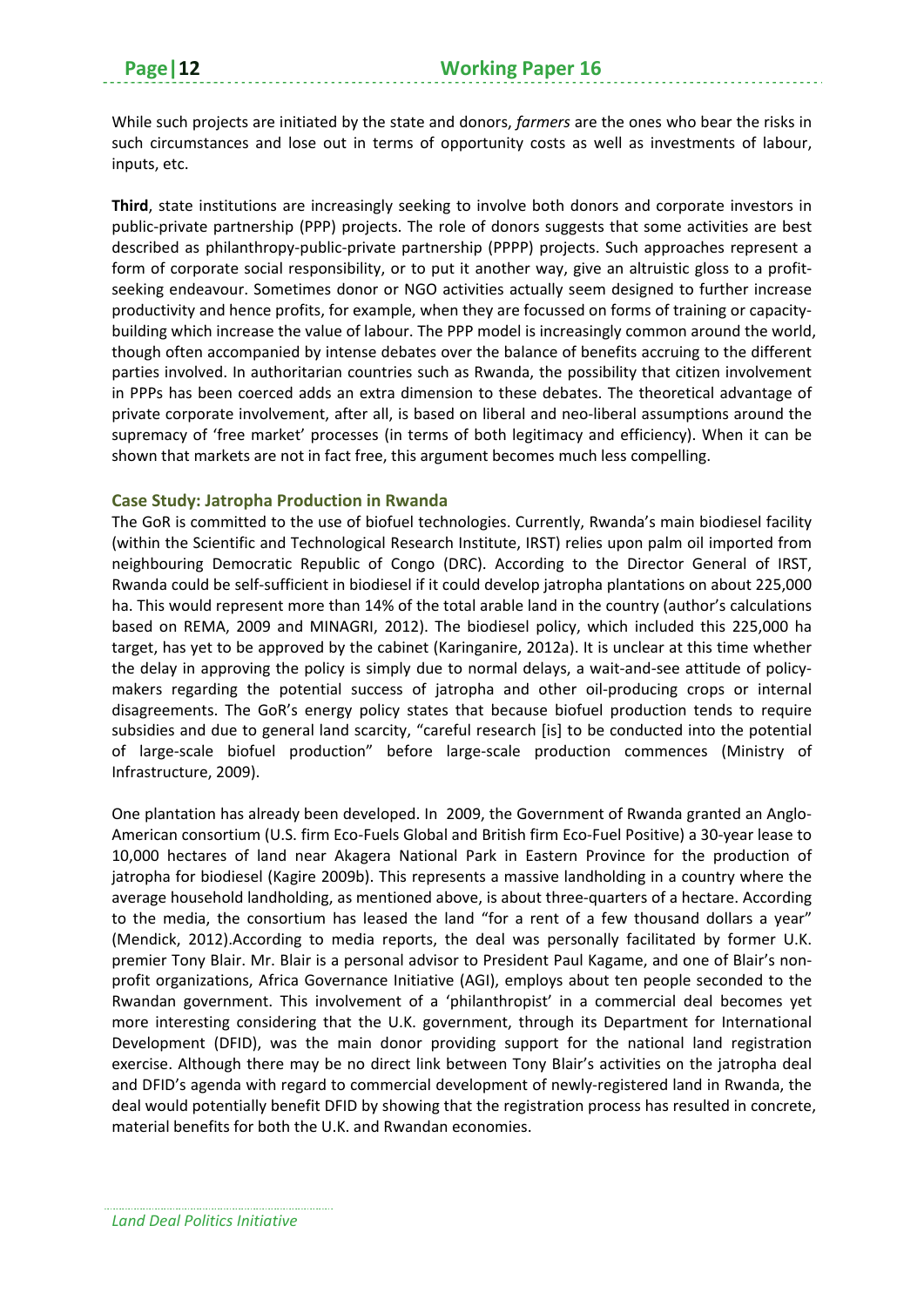According to the head of Eco‐Fuels Global, the land in question is located in Rwinkwavuadministrative Sector, Kayonza district, near the Akagera National Park. The land is government‐owned, and is "unused, uninhabited and consists of 37 noncontiguous parcels, mostly hilltops".<sup>29</sup> Hilltops are generally reserved for woodland in Rwanda, and are the property of the state; cultivation by individuals is not permitted.

The plantation has yet to produce any oil, according to the consortium personnel, because in order to establish high yields, it is wise to let the plant mature for 3-4 years before the first harvest.<sup>30</sup> It seems, therefore, too soon to make definitive statements regarding the future of the plantation model for biofuels in Rwanda.

However, other events in the jatropha sector reveal other models of commercial penetration of smallholder farming systems. Institutional changes have been made to facilitate public‐private partnerships. IRST is in the midst of restructuring, becoming the National Industrial Research and Development Agency (NIRDA) in order to shed its social‐science aspects and link its technical research more directly with processes of commercialisation. NIRDA has formed a joint public‐private company called Rwanda Biodiesel Company Ltd (Karinganire, 2012b). Already, the IRST has entered into agreements with 122 cooperatives (with more than 12,000 members in total) for the production of oil for biodiesel. By May 2012 these cooperatives had planted almost a million oil‐producing trees, according to IRST (Karinganire, 2012a). $31$  ISRT has also entered into an agreement with Horizon Inc.(Anonymous, 2012b), a company associated with the ruling RPF party that is discussed in the case study below on pyrethrum. The restructuring of a state institution to allow for PPP projects is an example of the increasingly intertwined nature of state, donor and private activities.

In addition, IRST was reported to have "mobilised" families to grow jatropha in Ngororero district, where it has a research station. The Mayor of the District reportedly ordered that, "every family should grow at least 100 trees on his plots, mixed with other crops" (Karangwa, 2010). This declaration accords with the quantitative, target‐oriented approach that the performance contracts (*imihigo*) represent.Residents were reportedly sceptical of the potentials for jatropha, having already been told to grow moringa in earlier years without any positive results (ibid).

# **5 Case Study: Pyrethrum production in Northern Province**

In the pyrethrum sector, technical and financial support from donors has reinforced coercive practices and legitimized unequal structural conditions, in the name of increased integration with global commercial actors. The crop in question, pyrethrum, is a variety of chrysanthemum flower from which an insecticide is derived (after drying and processing). The insecticide is used in common household products, such as Raid and Baygon. Pyrethrum can only be grown at high altitudes on volcanic soil, and is therefore only produced by very few countries. The crop was introduced to Rwanda by Belgian commercial farmers in the 1930s. In 1963, the government of Rwanda excised part of the Volcanoes National Park, in the far north of the country (bordering the DRC), in order to put land under smallholder pyrethrum production. The government offered plots of 2 hectares per household, on the basis that they committed to grow pyrethrum on 40% of that land area. Households could grow other crops on the remaining 60%. If these conditions were not followed, the land could be confiscated.

<sup>&</sup>lt;sup>29</sup> Philip Giovannini, email communication, July 14, 2010.

 $30$  Philip Giovannini, email communication, June 23, 2012.<br> $31$  It is unclear from media sources whether these are all jatropha trees. Oil for biodiesel can also be harvested from soybean and moringa, amongst other crops.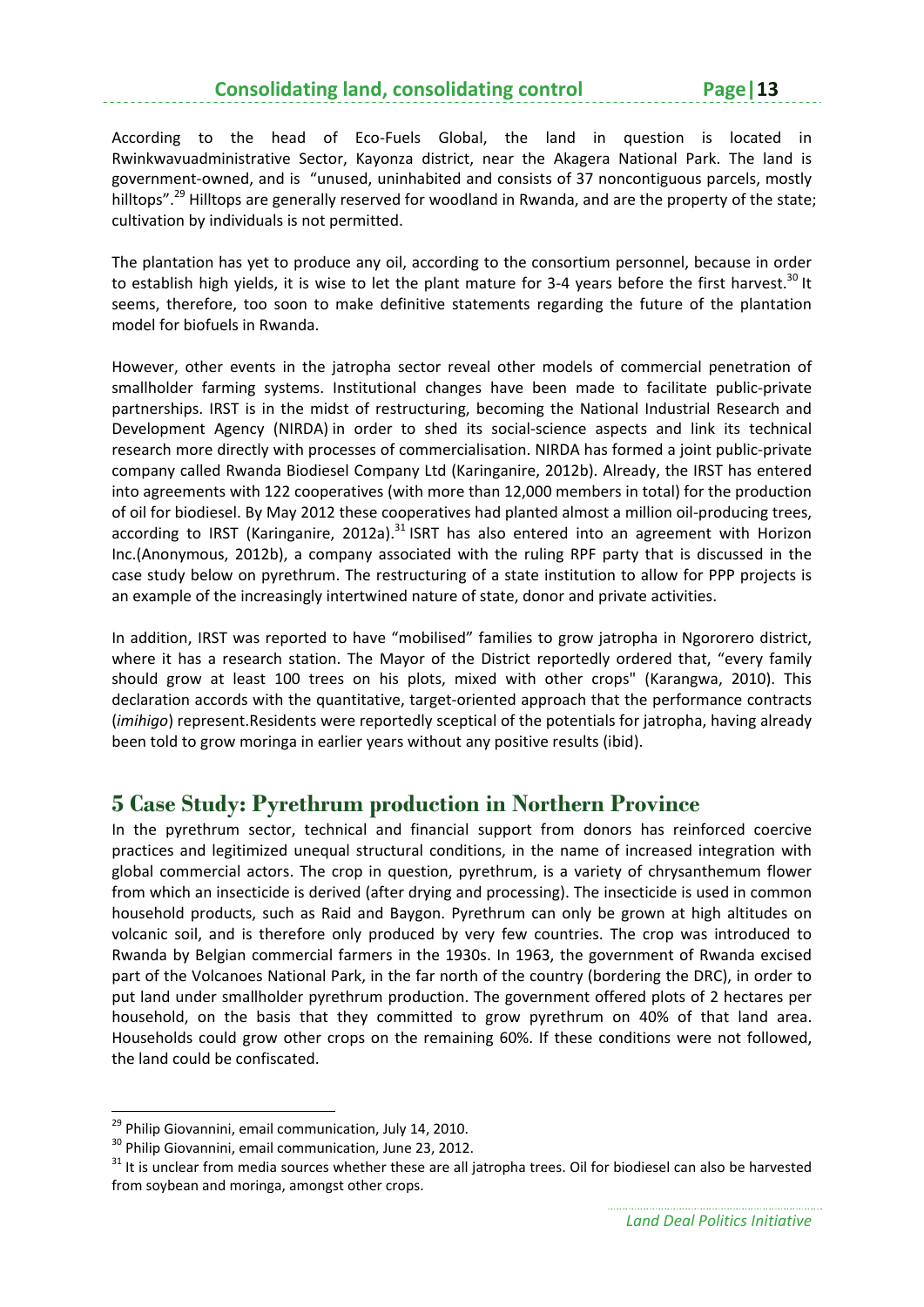In 1978, a parastatal Office of Pyrethrum in Rwanda, OPYRWA, was established to manage the industry, including the sole pyrethrum processing factory in the country. In 2000, the government privatized the parastatal, which became *Societe du Pyrethe au Rwanda* (SOPYRWA). The factory and commodity chain became poorly managed, and total exports fell from 30 tonnes in 2006 to just 4.6 tonnes in 2008.<sup>32</sup> In 2008, SOPYRWA was acquired by Horizon Inc. This company is described by one specialist as a 'party-statal', completely associated with the ruling RPF and staffed mainly by former military personnel (Gokgur, 2012).Although the nature of the SOPYRWA institution itself was altered, the land tenure regime in the pyrethrum zone did not change. SOPYRWA considered itself to be the owner of the land, and the pyrethrum farmers could lease the land on the condition that they grow pyrethrum.

Since around 2009, SOPYRWA directed pyrethrum farmers to organize themselves into producer cooperatives.<sup>33</sup> These cooperatives appear to fall short of the definitions of cooperatives generally used in the liberal literature on cooperatives and international development (International Co‐ operative Alliance, 2012), particularly in terms of the levels of voluntarism and the extent to which they are democratically governed. They charge membership fees (usually 5000 RWF, about US\$8.50, which is a significant amount of money for a smallholder family).<sup>34</sup> Cooperatives sometimes force members to purchase artificial fertilizers, which must be applied only to pyrethrum plants. As the only processor of pyrethrum, SOPYRWA enjoys a monopoly and can set prices as it chooses. SOPYRWA now refuses to accept pyrethrum from individual farmers and will purchase only from the cooperatives, at a blanket price of 1035RWF/kg. Of this, 35 RWF is retained by the cooperatives for transport and organizational costs, meaning that farmers receive 1000 RWF/kg. This price is substantially better than the price paid before the 2008 buy-out by Horizon Inc. (the price was then around 800 RWF/kg, according to farmers), but Horizon has shifted the responsibility for drying the flowers to the individual farmers. $35$ 

# *5.1 The Mechanics of Coerced Production*

The pyrethrum sector works through the daily policing of the fields of the population by employees of SOPYRWA known locally as 'delegates'. The delegates are local people, paid to ensure that 40% of each 2 ha parcel is planted with pyrethrum, and that farmers use SOPYRWA-approved cultivation techniques (e.g. planting seedlings a particular distance from each other, weeding frequently, using newer rather than old seed stock, etc.). If the delegates find that farmers are not following the directives of SOPYRWA, they report them to higher‐level SOPYRWA staff who may direct that the fields in question are requisitioned for the season and cultivated by others, or that the farmers in question are fined (the money going to SOPYRWA).<sup>36</sup>Such temporary land confiscation is not unusual – several farmers interviewed cited neighbours in their village who had seen their land confiscated at some point in the last few years, and specific examples were provided of confiscation occurring six months prior to the fieldwork period.<sup>37</sup>

The economics of pyrethrum cultivation are extremely unfavourable to producers. In interviews, pyrethrum farmers indicated that on a per‐hectare basis, pyrethrum provided only 10%‐30% of the value of potato, the most economically viable crop in the area. These figures are supported by my

 $32$  It is likely that there are a number of reasons for this, such as poor quality seedstock, and diminished monitoring activities by the SOPYRWA 'delegates' who police the pyrethrum growing zone.<br><sup>33</sup> Interview with SOPYRWA staff, Ruhengeri, DATE.<br><sup>34</sup>Based on an average labourer wage of 600 RWF/day, this represents more than 8

flowers can be tricky, and if SOPYRWA's tests determine that the humidity of the dried flowers is above what they deem to be acceptable, the farmer receives less than 1000 RWF/kg.<br><sup>36</sup> Interview with SOPYRWA delegate G. N., Musanze District, May 2011.<br><sup>37</sup> Interview with land cell committee member, Kinigi Sector, October 2011.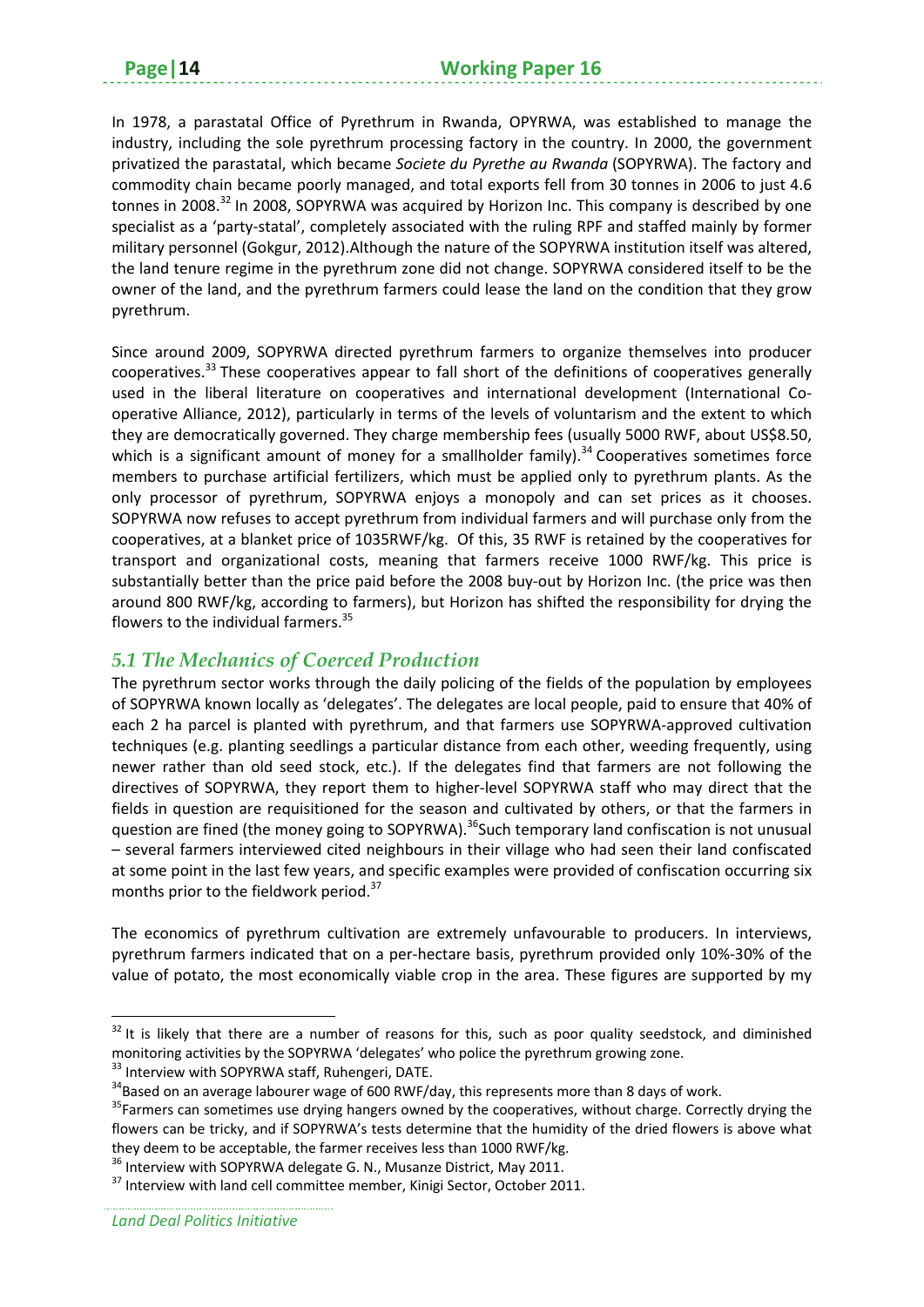calculations based on published literature, which suggests that pyrethrum provides only between 5% and 28% of the value of potatoes. $38$  A 2011 U.S. Government audit of the project found, unsurprisingly, that "few farmers interviewed stated that their incomes had improved" as a result of increased pyrethrum production (Office of the Inspector General, 2011). Local households are extremely bitter about their obligation, under SOPYRWA's rules, to grow pyrethrum. Farmers say that pyrethrum is for "those with no other means to live" (e.g. no other source of livelihood) and that, "no-one wants to grow pyrethrum". Three young men were summoned to the sector offices to explain themselves after they called pyrethrum cultivation "slavery". They fled the region, fearing punishment.

#### *5.2 Donor and Private Sector Intervention*

In 2009, a collaborative project was launched involving SOPYRWA, the United States Agency for International Development (USAID), the multinational pharmaceutical corporation S.C. Johnston and the Norman Borlaug Institute for International Agriculture. This project (currently called the Pyramid project), which is modelled on USAID's work in the coffee sector in Rwanda, aims to "help increase incomes and the quality of life for thousands of Rwanda pyrethrum farmers, while boosting the sustainable supply of pyrethrum in East Africa" (Schattenberg, 2009). USAID invested \$6 million over 5 years for the project between 2006 and 2011 (including other components such as chilli pepper production); the amount of money invested by SC Johnston has not been made public.<sup>39</sup> The project aims to provide farmers with information on health and family planning issues as well as better production techniques, and to intervene in the value chain, particularly in the areas of drying, transportation and storage. The delegates paid by SOPYRWA have been trained in cultivation techniques. It re-organized cooperatives, fragmenting large cooperatives into more numerous cooperatives with fewer members (Mukombozi, 2009).It is claimed that this reorganization will "empower farmers", because smaller cooperatives are more easily monitored by their membership (Kayisinga, undated).

SOPYRWA's 'delegates' received training as part of the Pyramid project activities, and this seems to have increased their capacity to enforce farmer obedience: an additional 52 ha came under pyrethrum cultivation in 2011, compared to 2010.Geographic information systems (GIS) technology has also been introduced to further tighten SOPYRWA control over the pyrethrum zone. The Pyramid Project has collected and digitized various data and has created maps detailing the locations of cooperative members' fields, the size of their landholdings, and similar information (Pyramid Project, 2011). This effort potentially represents a greater degree of accuracy in monitoring farmer activities, and hence an extension of existing coercive technologies.

The Musanze District *Imihigo* for 2010-11 planned an increase in the total area under pyrethrum cultivation from 1,512 ha (July 2010 total) to 1,542 ha (District of Musanze, 2011). The inclusion of corporate production targets in a public‐sector performance contract illustrates the intimate ways in which the operations of the parastatal SOPYRWA are enmeshed with state land governance activities. State administrators are now, through the *imihigo*, responsible for meeting SOPYRWA's production targets.

<sup>&</sup>lt;sup>38</sup> References for pyrethrum production include UNIDO, 1995; Hove, 2012; and interviews with SOPYRWA staff in July 2010. References for potato production and prices include IDFC, 2012; Tindiwensi, 2011; and interviews with farmers and agronomists in June and July 2011.<br><sup>39</sup> SC Johnston staff responded to my request for this figure with a statement that, "we do not release that kind

of information."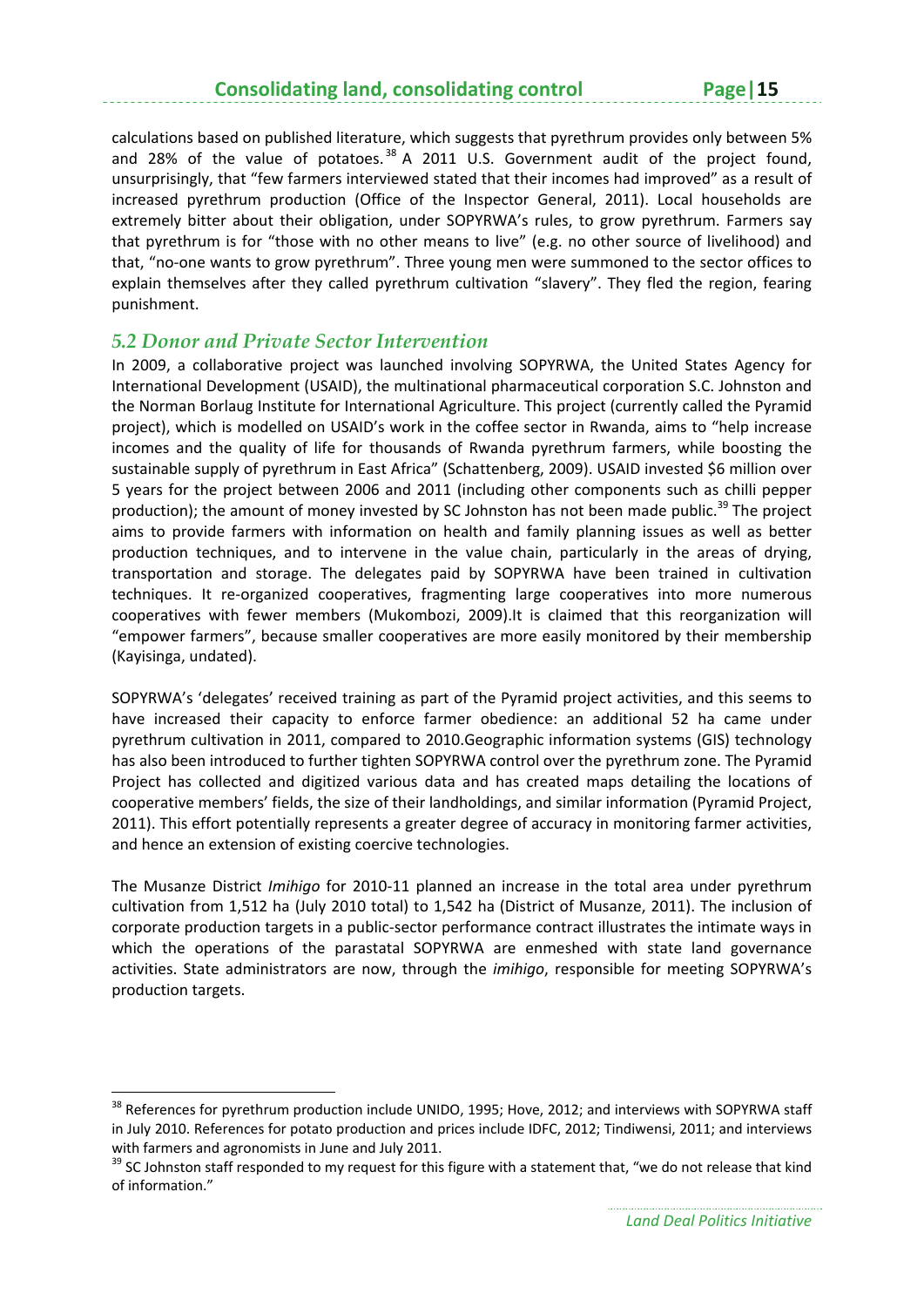# *5.3 Coercion as Philanthropy*

Supporters of the party-statal approach in Rwanda (such as Booth and Golooba-Mutebi2011)implicitly acknowledge some lack of transparency, but argue that because the GoRis generally committed to the public good, and has a strong anti-corruption stance, Horizon Inc.'s profits are likely to be ploughed back into the socio‐economic development of the country. More than this, they put forward the view that Horizon Inc. was formed in order to pursue certain "strategic social objectives" and suggest that SOPYRWA has a positive impact not only on incomes but, implicitly, on the socio-political situation in Musanze and neighbouring districts.

My research suggests the opposite: forcing smallholder farmers in the SOPYRWA zone to grow pyrethrum suppresses their incomes and generates resentment against the ruling party. Rather than improving smallholder incomes, then, Horizon's main aim is likely to make a profit. Through donorfunded improvements to the efficiency of coercive mechanisms of production, and technical improvements (such as better seed‐stock), SOPYRWA has achieved a 380% increase in export revenues from US\$1.1 million in 2009 to US\$4.3million in 2011.

The inequitable structural conditions under which pyrethrum is produced in northern Rwanda, while a legacy of the past, represent one possible future for smallholder production. The lease contracts that provide access to land on condition that pyrethrum is produced are an analogue of a broader pattern of state‐controlled production which is being imposed in some places under the crop improvement programme, and through the use of 'performance contracts'. The involvement of donors such as USAID, in the name of "improving smallholder livelihoods", provides the pyrethrum production model with legitimacyand suggests that donors may support other forms of problematic state‐imposed contract farming in the future.

# **6 Conclusion and discussion**

The Government of Rwanda has launched an ambitious and well‐financed agricultural reform, with the backing of major bilateral and multilateral donors and some multinational corporations. The reform is a response to structural constraints that made a business‐as‐usual approach untenable; it has also framed the reform as part of the global narrative of 'green revolution,' which is anchored in neoliberal arguments. Despite some initial technical problems in many areas, the reform has already led to massive increases in agricultural yields for government‐approved crops. The reform has accordingly garnered considerable international praise.

International attention to the reform has yet to adequately consider the ways in which these productivity gains and legal-institutional changes may translate into highly differentiated socioeconomic and socio‐political effects at the local level. The GoR's efforts to intervene in commodity chains by 'linking' agribusiness interests to producer cooperatives could under some circumstances provide mutual benefits to producers and those higher up the value chain; but such agreements could (particularly as power relations are consolidated and processes of economic differentiation accelerate) also come to represent quasi-monopolies in which smallholders lose the capacity to negotiate. State micro-management of production undermines the narratives of marketresponsiveness and entrepreneurship that underpin the GoR's strategies. It is doubtful that state bureaucracy can be responsive enough to changing market, agro‐ecological and institutional conditions to manage commodity chains for government‐approved crops. In addition, while the government is committed to fighting corruption, state-imposed contract farming and other interventionist policies represent numerous opportunities for illegal rent-seeking by local elites, which may prove difficult to prevent and may reduce smallholder profits. The policy of regional crop specialization, in tandem with a policy of 'encouraging' smallholders to join producer cooperatives that is often implemented coercively, restricts the ability of farmers to make their own decisions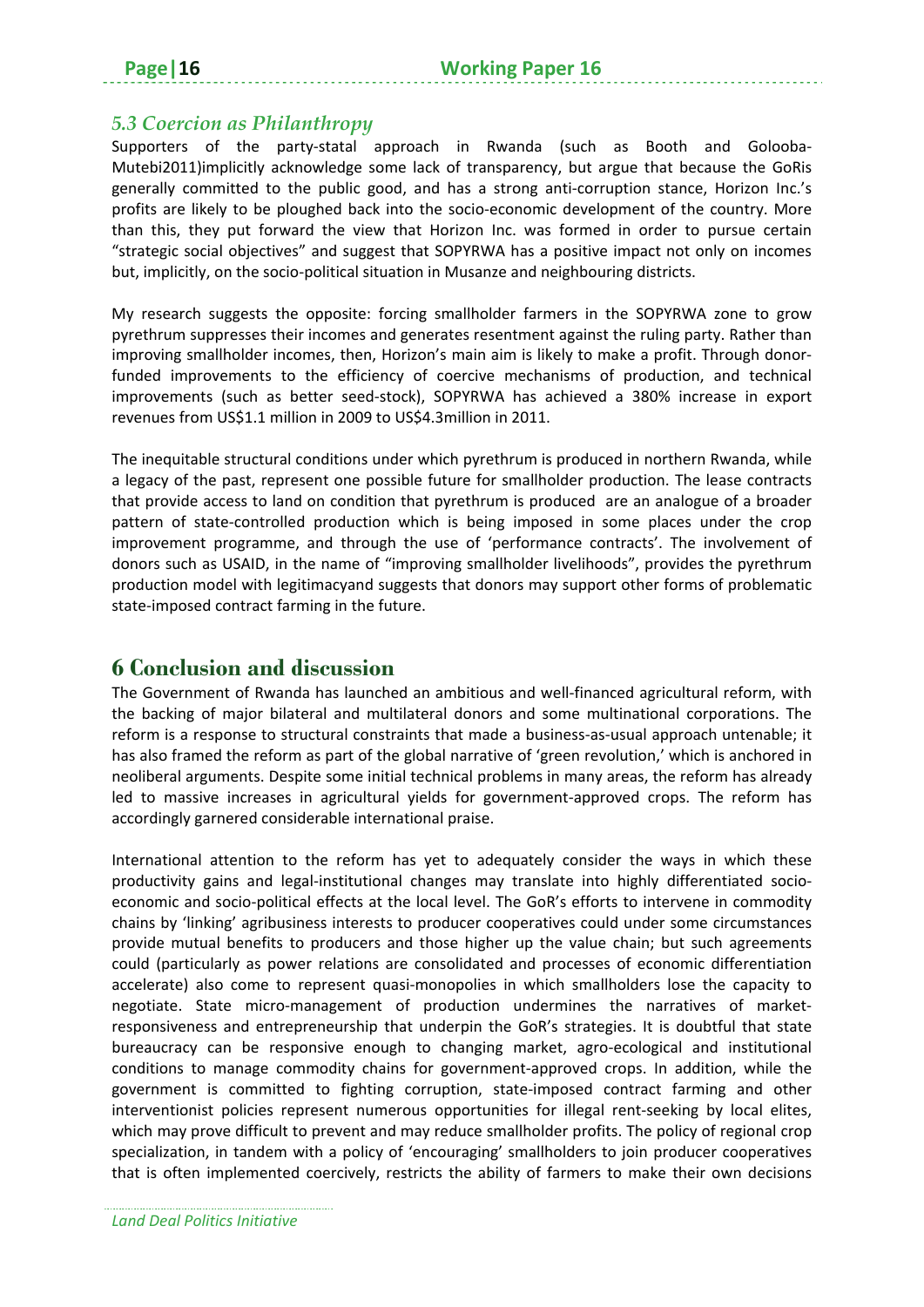regarding crop choice, investment in inputs and marketing. This is certainly problematic from an ethical or human rights perspective – and 'development' organizations working in the agricultural sector should closely examine how their integration with government systems might compromise a rights‐based approach to development. From a socio‐political perspective, interviews with farmers indicate significant degrees of dissatisfaction and an emerging counter‐government narrative of smallholders being reduced to "working for the state".

Even from a purely economic viewpoint, comparisons between Asian and African agricultural reform experiences should provide some cause for concern. Studies comparing the experiences of Southeast Asian and Sub‐Saharan African countries have found that Southeast Asian countries, in contrast to African ones, have experienced economic growth and reductions on the levels of poverty when they have guaranteed "economic freedom for peasants and small entrepreneurs. In most cases, there has been little or no growth in the countries with development strategies based on accumulation by the state or economies that are state‐dominated. *Smallholders need to be able to select their own crops and reap the profits*" (Henley and Van Donge, 2012; italics added).

Due to land scarcity and socio‐political sensibilities over land, the GoR has found ways to facilitate agricultural investment while avoiding the direct transfer of land from the ownership of smallholders into corporate hands. In order to do this, the GoR has restricted the land use rights of smallholders while more accurately demarcating land claims. This has implications for broader debates on agricultural investment. For example, it suggests that the global 'land grab' is only one aspect of broader patterns of reconfiguration of control over land and labour in the Global South, and that attention should be paid to various forms of 'agricultural investment', not just acquisition of large areas of land. This analysis also raises questions regarding the potentials for land registration – often associated with improved tenure security – as a response to land grabbing. Critiques of the role of land registration in catalyzing 'development' tend to focus on effects that land registration has on land markets generally, land concentration more particularly and illegal acquisition of land by political and economic elites. However, events in Rwanda suggest that in authoritarian contexts, land registration may also pave the way for the loss of certain rights within the 'bundle of rights' to land. This does not preclude, of course, longer-term patterns of the loss of ownership rights, especially through market processes.

# **Bibliography**

- **1.** Alliance for a Green Revolution in Africa (AGRA) 2010.*Beans in Rwanda: The Day ISAR Released* 15 New Bean Varieties.Accessed online on February 22<sup>nd</sup> 2012 at http://www.agraalliance.org/content/news/detail/1123.
- **2.** Ali, D. A., Deininger, K. & Goldstein, M. 2011. *Environmental and gender impacts of land tenure regularization in Africa : pilot evidencefrom Rwanda*, Policy ResearchWorkingPaperSeries 5765, The World Bank.
- **3.** Anonymous. 2012a. Agriculture tops 2011."Investments as overall investments hit US\$598million". *The New Times*. Accessed 18th July 2012 at http://business.rwanda.rw/spip.php?article1153.
- **4.** Anonymous. 2012b. "Rwanda: Private sector to join IRST for development of Rwandans". *Itezimbere*. Accessed on July 19<sup>th</sup>, 2012 at http://itezimbere.com/2012/07/rwanda-privatesector‐join‐irst‐development‐rwandans/.
- **5.** Anonymous. 2007. "Progress Report on Integrated Development Program." Republic of Rwanda.September 2007.
- **6.** Anseeuw, W., L. A. Wily, L.Cotula, and Taylor, M. 2011.*Land Rights and the Rush for Land: Findings of the Global Commercial Pressures on Land Research Project*. Rome: International Land Coalition.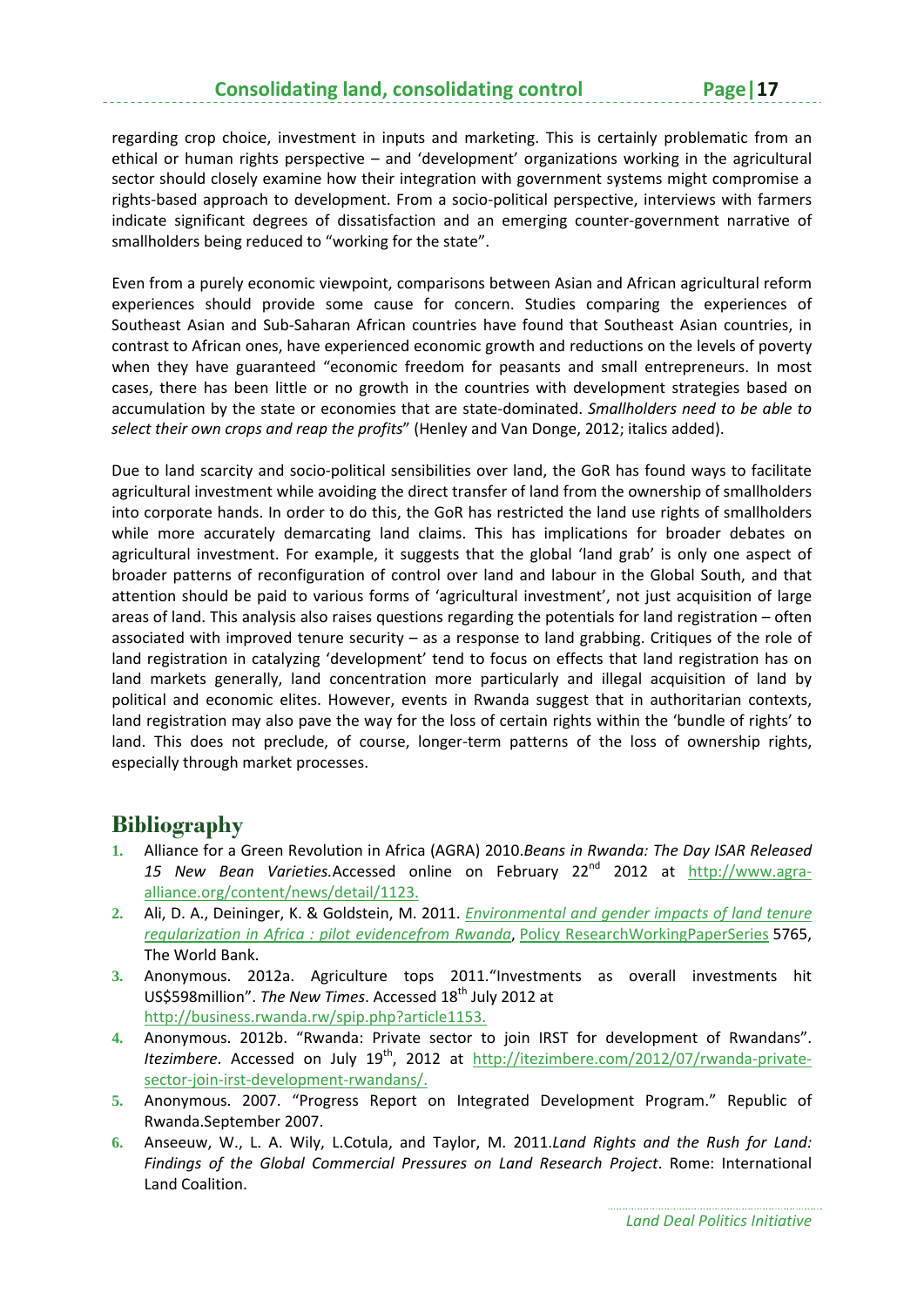- **7.** Ansoms, A. 2009.*Faces of Rural Poverty in Contemporary Rwanda: Linking Livelihood Profiles and Institutional Processes*. PhD dissertation, University of Antwerp.
- **8.** Ansoms, A. 2008.*A Green Revolution for Rwanda? The Political Economy of Poverty and Agrarian Change*. Institute of Development Policy and Management Discussion Paper. Antwerp: University of Antwerp.
- **9.** Ansoms, A. 2012.*Modernizing the Marshes: Large‐scale Cultivation and Local Desperation*. Presentation at Conference on 'Rwanda from Below', University of Antwerp, 29‐30 June 2012.
- **10.** Booth, D. and F. Golooba‐Mutebi. 2011.*Developmental patrimonialism? The case of Rwanda*. Overseas Development Institute.APPP Working Paper, March 2011.
- **11.** Booth, D. and F. Golooba‐Mutebi. 2012. *Policy for agriculture and horticulture in Rwanda: A different political economy?* Overseas Development Institute. APPP Working Paper, March 2012.
- **12.** Byres, T.J. 1991."The agrarian question and differing forms of capitalist transition: An essaywith reference to Asia". In: J. Breman and S. Mundle, eds. *Rural transformation in Asia*.Delhi: Oxford University Press
- **13.** Bucyensenge, J‐P & E. Musoni.2012. "Performance contracts extended to households".*The New Times* (Kigali).28th Feb 2012

http://www.newtimes.co.rw/news/index.php?i=14916&a=50702#.T01Ag\_GmiOs

- **14.** Clapp, R. A. 1994. "The Moral Economy of the Contract", in Little, P. and Watts, M. (eds.) *Living Under Contract: Contract Farming and Agrarian Transformation in Sub‐Saharan Africa*. Wisconsin, University of Wisconsin Press.
- **15.** Concern Worldwide. 2011. *Farming for Impact: a Case Study of Smallholder Agriculture in Rwanda*. London: Concern Worldwide.
- **16.** Cotula, L. 2012."The international political economy of the global landrush: A critical appraisal of trends, scale, geography and drivers", *The Journal of Peasant Studies*,39:3‐4, 649‐680.
- **17.** Dagan, D. 2011."The Cleanest Place in Africa", *Foreign Policy*, 19th Oct 2011.
- **18.** Daley, E.,R. Dore‐Weeks, and Umuhoza, C. 2010."Ahead of the game: land tenure reform in Rwanda and the process of securing women's land rights", *Journal of Eastern African Studies.* Vol. 4, No. 1, March 2010, 131\_152.
- **19.** Dano,E. C. 2007.*Unmasking the New Green Revolution in Africa: Motives, Players and Dynamics*. Church Development Service (EED)/ TWN/ African Centre for Biosafety.
- **20.** Deininger. K. and D.Byerleewith J. Lindsay, A. Norton, H. Selod, and Stickler, M. 2010. *Rising Global Interest in Farmland: Can It Yield Sustainable and Equitable Benefits?* Washington, DC: World Bank.
- **21.** District of Musanze. 2011. *Imihigo Y'akarere Ka Musanze Y'umwakaWa 2010‐2011.*
- **22.** Escobar, A.1994.*Encountering Development: The Making and Unmaking of the Third World*. NJ: Princeton University Press.
- **23.** Gokgur, N. 2012.*"Rwanda's Party‐Owned Enterprises: Do they enhance or impede development?"* Discussion Paper: IOB, University of Antwerp.
- **24.** GIEWS/FAO. 2010.*GIEWS Country Brief: Rwanda*. 25‐March‐2010.
- **25.** Goodman, D., B. Sorj, and J. Wilkinson. 1987. *From Farming to Biotechnology: A Theory of Agro‐ Industrial Development*. Oxford: Basil Blackwell.
- **26.** Government of Rwanda. 2011. *Rwanda National Export Strategy*. Kigali: Government of Rwanda
- **27.** Gready, P. 2010. "'You're Either With Us Or Against Us': Civil Society And Policy Making In Post‐ Genocide Rwanda", *African Affairs*, 109/437, 637–657.
- **28.** Hahirwa, J. 2012.*Resistance to Reform: Agricultural Transformation in Post Genocide Rwanda. An embedded case study design with Gako‐Masaka unit of analysis*. Paper presented at Swedish National Conference on Peace and Conflict Research; June 14‐15 2012, University of Gothenburg.
- **29.** Harrison, G. 2010.*Neoliberal Africa: The Impact of Global Social Engineering*. London: Zed Press.
- **30.** Hayman, R. 2009. "Milking the Cow" in Whitfield, L. *The politics of aid: African strategies for dealing with donors*. Oxford University Press.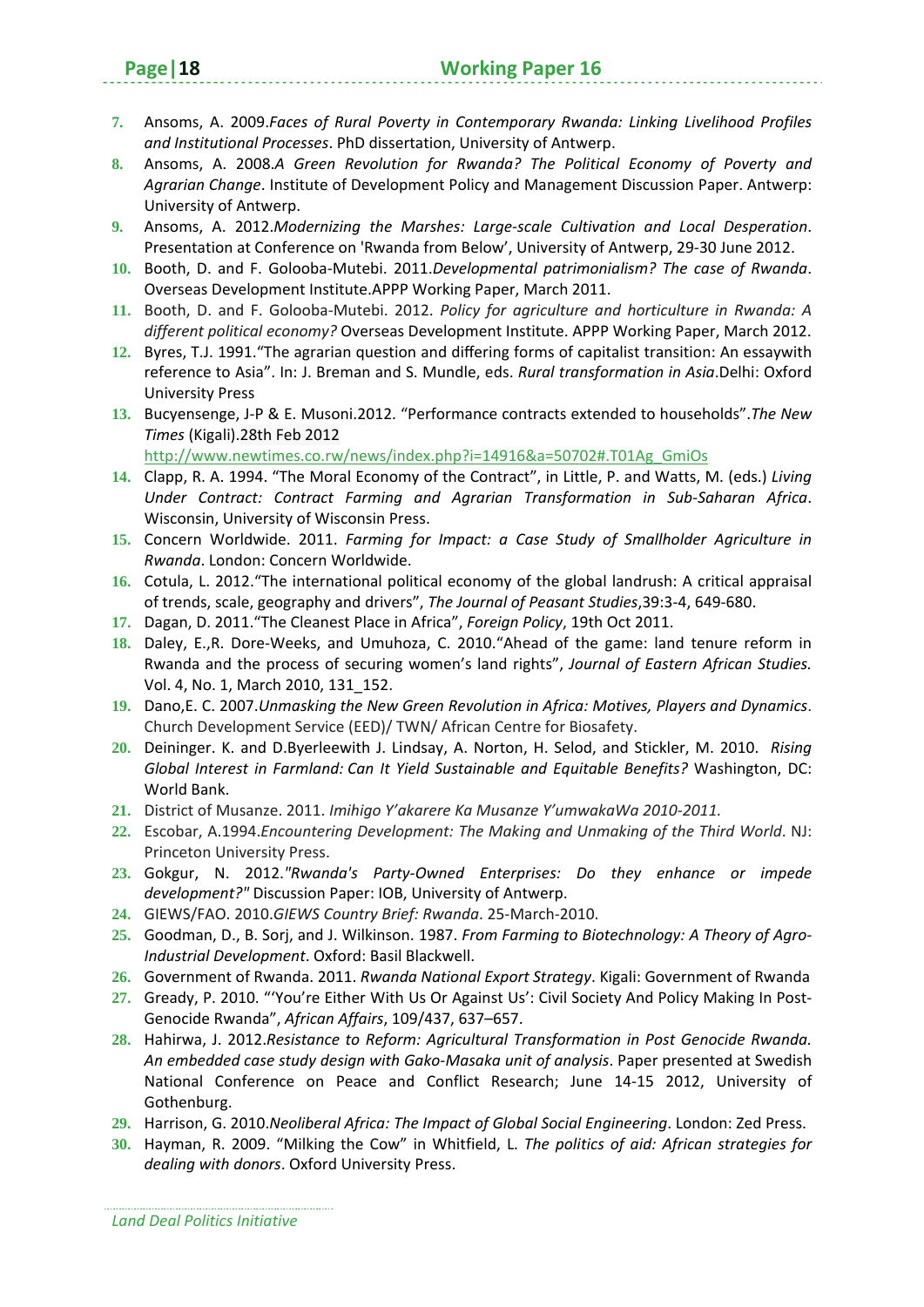- **31.** Henley, D. and J. K. Van Donge 2012.*Policy for development in Africa: Learning from Southeast Asia*. Initiating and sustaining developmental regimes in AfricaPolicy Brief 1. A joint project of the Africa Power and Politics (APPP) and Tracking Development projects, ODI.
- **32.** Huggins, C. 2009."Agriculture Policy and Local Grievances in Rural Rwanda: Growing Conflict?" in *Peace Review,* Vol. 21.2, Summer 2009.
- **33.** Human Rights Watch. 2001. *Uprooting the Rural Poor*, Washington, DC: Human Rights Watch.
- **34.** IFDC. 2012. *Catalyze Accelerated Agricultural Intensification for Social and Environmental Stability (CATALIST) Project Report .*IFDC/Ministry of the Netherlands.
- **35.** IFDC/CATALIST. 2010. *Crop Intensification Program (2008‐2009) Evaluation Report*. Muscle Shoals, Alabama: IFDC.
- **36.** Ingelaere, B. 2011."The ruler's drum and the people's shout: accountability and representation on Rwanda's Hills", in Straus S. and Waldorf L. (eds.), *Remaking Rwanda. State Building and Human Rights after Mass Violence*, Madison, University of Wisconsin Press.
- **37.** International Co‐operative Alliance. 2012. *Co‐operative Values, Identity and Principles*. Accessed on 28<sup>th</sup>August, 2012 at http://2012.coop/en/what-co-op/co-operative-identity-values-principles.
- **38.** International Year of the Potato. 2012. Official Website of the International Year of the Potato, 2008. Accessed on 18<sup>th</sup>July, 2012 at http://www.potato2008.org/en/index.html.
- **39.** Kalibata, Agnes M. (n.d.) "Agriculture in a Changing World: Presentation by the Minister of State in change of Agriculture". Kigali: MINAGRI.
- **40.** Kayisinga, Jean Claude. 2012. *Sustaining Partnership to enhance Rural Enterprises and Agribusiness Development*. Powerpoint presentation accessed on 23rd July 2012 at http://www.google.ca/url?sa=t&rct=j&q=&esrc=s&source=web&cd=3&ved=0CGEQFjAC&url=ht tp%3A%2F%2Fwww.value‐

chains.org%2Fdyn%2Fbds%2Fdocs%2F803%2FSPREAD%2520PROJECT%25202010.ppt&ei=SQoO UL7qHqWJ6wH3qoGIDg&usg=AFQjCNF25OjLKJIyYa\_hlFiXYN65ejOGHA.

- **41.** Kanyumba, B. 2011.*Imihigoy'AkarerekaKireheyaremejwe*.Accessed on July 18, 2012 http://www.orinfor.gov.rw/printmedia/news.php?type=rw&volumeid=268&cat=16&storyid=74 41.
- **42.** Karangwa, J. 2010."Jetropha [sic]: a tree that worries Rwandan farmers**",**Radio Netherlands Website.http://www.rnw.nl/africa/article/jetropha-a-tree-worries-rwandan-farmers.
- **43.** Karinganire, E. 2012a."Private sector should embrace bio‐fuel, says IRST boss",*The Rwanda* Focus. Accessed on July 18, 2012 at http://focus.rw/wp/2012/04/private-sector-shouldembrace‐bio‐fuel‐says‐irst‐boss/.
- **44.** Karinganire, E. 2012b."IRST restructured to boost industrial development",*The Rwanda Focus*. Accessed on July 18, 2012 at http://focus.rw/wp/2012/05/irst-restructured-to-boost-industrialdevelopment/.
- **45.** Lavers, T. 2012."Patterns of agrarian transformation in Ethiopia: State‐mediated commercialisation and the 'land grab'", *The Journal of Peasant Studies* Vol. 39, Nos. 3–4, July– October 2012, 795–822.
- **46.** Majyambere, G. 2012"Rwanda: WB Lauds Country On Food Security", *The New Times* (Kigali) 31 January 2012.
- **47.** Mbogo, 2010*Small scale farmers in Kenya increasingly look to outgrowers' contracts*. Blog entry, accessed on July 20, 2012 at http://www.africanagricultureblog.com/2010/03/small-scalefarmers‐in‐kenya.html.
- **48.** Mendick, R. 2011. "Tony Blair, trips to Africa and an intriguing friendship",*The Telegraph*, 12 Nov 2011.. Accessed at http://www.telegraph.co.uk/news/politics/tony‐blair/8885987/Tony‐ Blair‐trips‐to‐Africa‐and‐an‐intriguing‐friendship.html.
- **49.** Ministry of Agriculture and Animal Resources (Minagri) 2004.*Strategic Plan For Agricultural Transformation In Rwanda.*Kigali: Republic of Rwanda.
- **50.** Ministry of Agriculture and Animal Resources (MINAGRI) 2012.*Farm Land Use Consolidation in Rwanda: Assessment from the Perspectives of Agriculture Sector*. Kigali: Republic of Rwanda.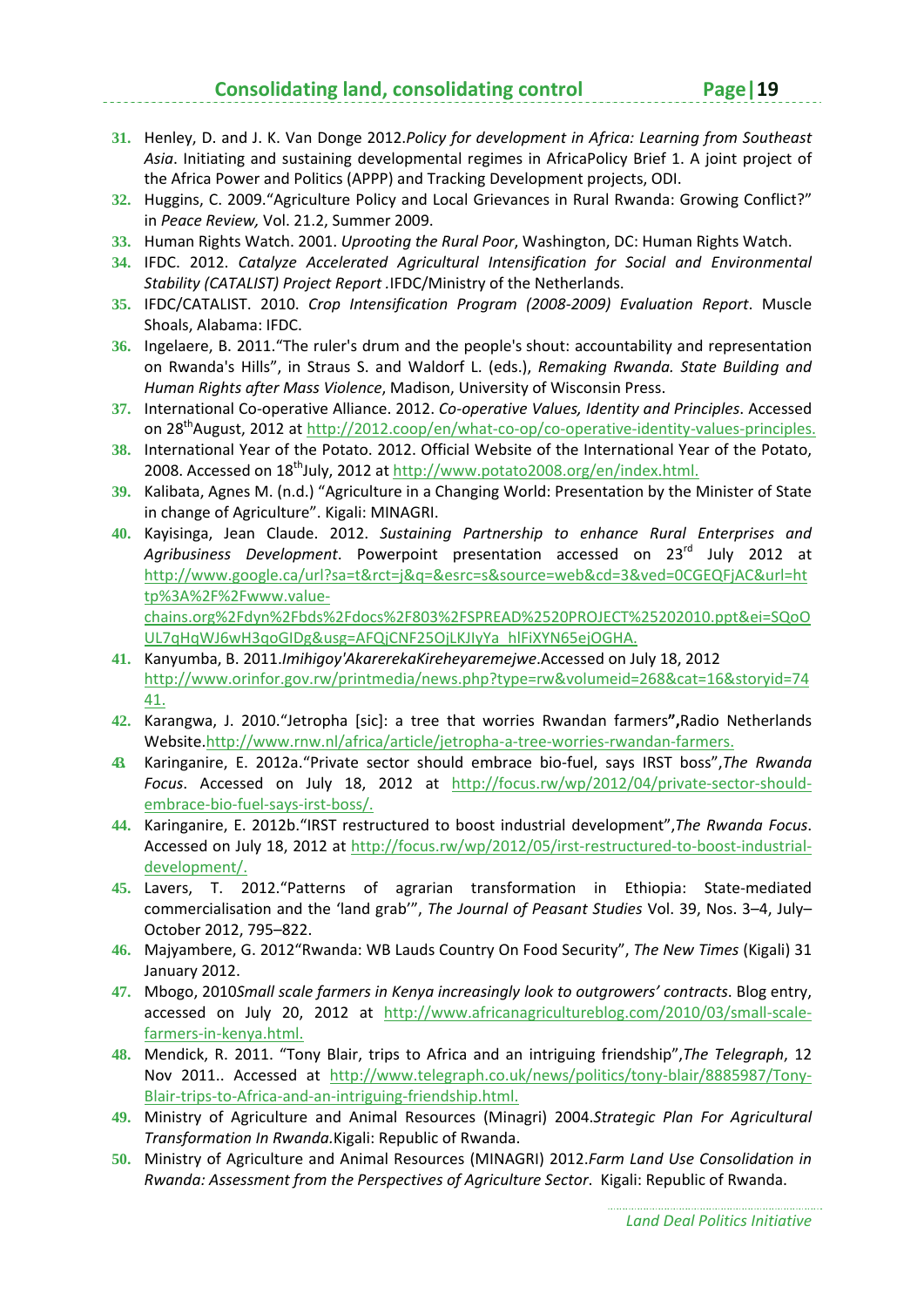- **51.** Ministry of Agriculture and Animal Resources (MINAGRI) 2011.*Strategies for Sustainable Crop Intensification in Rwanda*. Kigali: Republic of Rwanda.
- **52.** Ministry of Finance and Economic Planning (MINECOFIN) 2000.*Rwanda Vision 2020*. Kigali: Republic of Rwanda.
- **53.** Ministry of Infrastructure, 2009 *National Energy Policy and National Energy Strategy 2008‐2012*. Kigali: Republic of Rwanda.
- **54.** Ministry of Lands, Environment, Forestry, Water and Mines (MINITERE) 2005.*Organic Law Determining the Use and Management of Land in Rwanda*. Kigali: Republic of Rwanda.
- **55.** Ministry of Lands, Environment, Forestry, Water and Mines (MINITERE) 2004.*National Land Policy*. Kigali: Republic of Rwanda.
- **56.** Mkandawire, T. (2001) "Thinking about developmental states in Africa", *Cambridge Journal of Economics* 25: 289‐313.
- **57.** Morris, M., L. Ronchi, and Rohrbach, D. 2009.*Building sustainable fertilizer markets in Africa*. Paper Prepared for presentation at the conference 'Towards Priority Actions for Market Development for African Farmers' (May 13‐15, 2009 ‐ Nairobi, Kenya).
- **58.** Mukombozi, B. 2009.Pyrethrum receives Rwf 500m boost. *The New Times* (Kigali), June 6th, 2009. Accessed online on 19<sup>th</sup> June 2012 at http://www.newtimes.co.rw/news/index.php?i=13918&a=16365.
- **59.** Musahara, H. and Huggins, C. (2005) "Land Reform, Land Scarcity and Post‐Conflict Reconstruction: a case study of Rwanda,**"** in Chris Huggins and Jenny Clover (eds) *From the Ground Up: Land Rights, Conflict and Peace in Sub‐Saharan Africa* .Nairobi/ Pretoria: ACTS Press/Institute for Security Studies.
- **60.** Musoni, E. 2011."Africa can overcome food insecurity Kagame", *The New Times* (Kigali) 29th Jan 2011.
- **61.** National Institute of Statistics of Rwanda (NISR) 2012.*The Third Integrated Household Living Conditions Survey (Eicv3)*. Kigali: Republic of Rwanda.
- **62.** Newbury, C. 1992."Rwanda: Recent Debates over Governance and Rural Development", in Hyden, G. and M. Bratton (eds) 1992.*Governance and politics in Africa*. Boulder: Lynn Reiner Publishers.
- **63.** Newbury, C. 1988.*The Cohesion of Oppression: Clientship and Ethnicity in Rwanda, 1860‐ 1960*. New York: Columbia University Press.
- **64.** Niyonagize, F.2011.*Rwanda: moringaet patchouli, des plantes "miracles" décevantes* http://www.syfia‐grands‐lacs.info/index.php5?view=articles&action=voir&idArticle=2102.
- **65.** OECD/WTO 2011.*Support to the Agriculture Sector in Rwanda (2003‐2010)*: *European Union*. Aid‐for‐Trade Case Study.
- **66.** Office of the Inspector General 2011.*Audit of USAID/Rwanda's Agricultural Activities*. Pretoria: USAID.
- **67.** Pottier, J. 2002.*Re‐imagining Rwanda: conflict, survival and disinformation in the late twentieth century*. Cambridge: Cambridge University Press.
- **68.** Pritchard, M 2010.*Land, power and peace: tenure systems and the formalization agenda in postgenocide Rwanda*. Presentation at International Workshop on Collective Action, Property Rights, and Conflict in Natural Resources Management, June 28th to July 1st, 2010, Siem Reap, Cambodia. Accessed online at on 23<sup>rd</sup> July 2012 at http://www.slideshare.net/capriaccount/land-power-and-peace-tenure-systems-and-theformalization‐agenda‐in‐postgenocide‐rwanda.
- **69.** Riungu, C. 2011."Rwanda: The Story of A Food Secure Nation",*The East African*(Nairobi) Sun, Jan 30th, 2011.
- **70.** Robins, E. 1990. "The Lesson of Rwanda's Agricultural Crisis," in *African Food Systems In Crisis; Part Two:Contending with Change*, Rebecca Huss‐Ashmore and Solomon H. Katz eds. New York: Gordon andBreach Science Publishers.

*Land Deal Politics Initiative*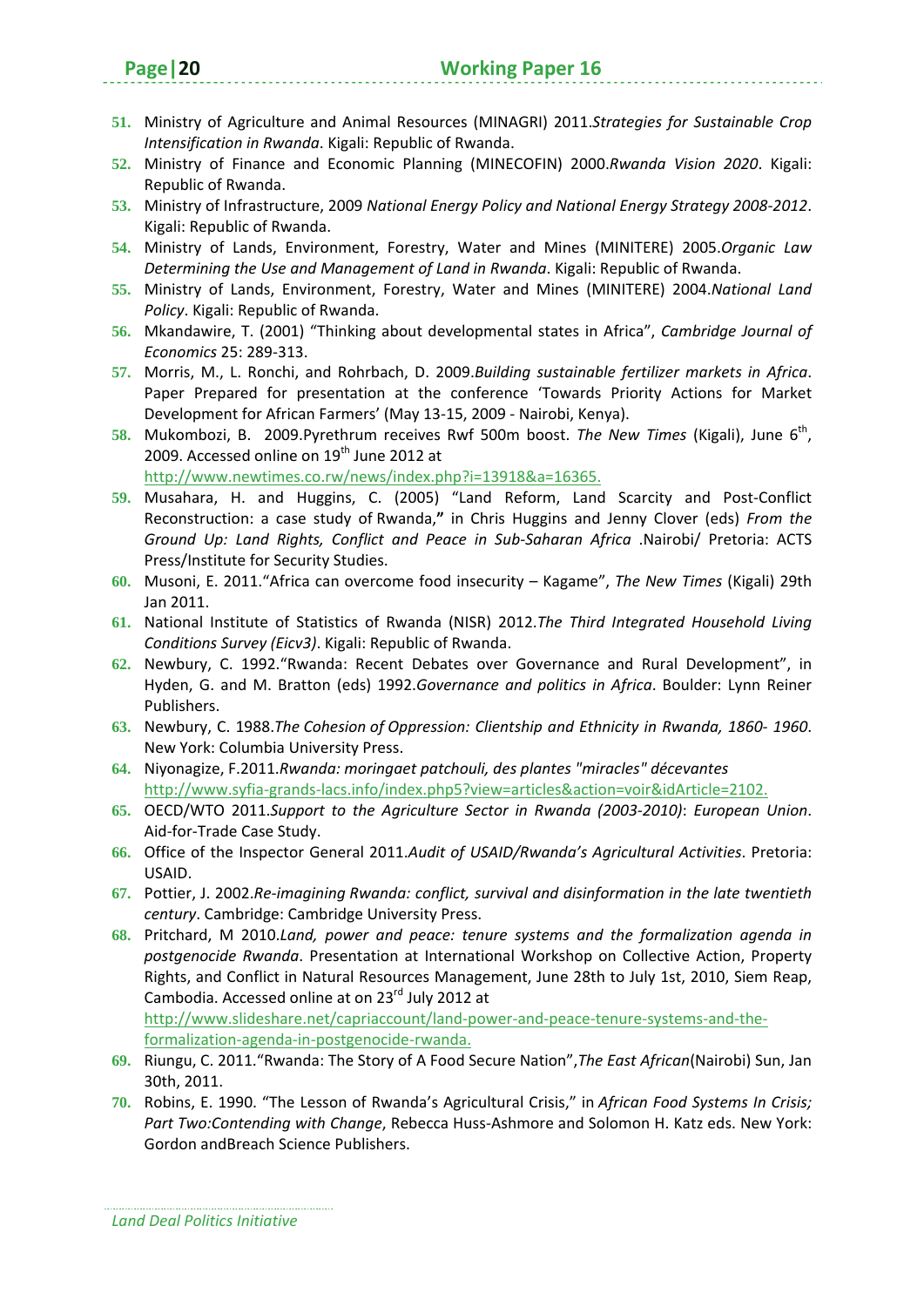- 
- **71.** Rwanda Environmental Management Agency (REMA) 2009.*Rwanda State of Environment and Outlook*. Kigali: Rema/UNEP.
- **72.** Schattenberg, P. 2009 SC Johnson partners with Borlaug Institute, USAID to help Rwandan farmers. Press Release, Texas A & M University. Accessed on 19<sup>th</sup>July, 2012 at http://agnews.tamu.edu/showstory.php?id=1233.
- **73.** Selden, M. 1993.*The Political Economy of Chinese Development*. Armonk: M.E. Sharpe.
- **74.** Sommers, M. 2012 *Stuck: Rwandan Youth and the Struggle for Adulthood*. University of Georgia Press.
- **75.** Sommers, M. 2006.In the Shadow of Genocide: Rwanda's Youth Challenge, in McEvoy‐Levy, S. (2006) *Troublemakers or Peacemakers? Youth and Post‐Accord Peace‐building*. Notre Dame University Press.
- **76.** Strauss, S. and L. Waldorf, 2011."Seeing like a Post‐Conflict State", in Straus S. and Waldorf L. (eds.), *Remaking Rwanda. State Building and Human Rights after Mass Violence*, Madison, University of Wisconsin Press.
- **77.** Ten Hove, P. 2012"Exotic Technical Compendium". Accessed on 19th June 2012 at http://www.paultenhove.nl/ventura/engine.php?Cmd=see&P\_site=352&P\_self=10429&PMax= &PSkip=M.
- **78.** Tindiwensi, M 2011."Residents want gov't to ban food exports".*The New Times* (Kigali), June 7th, 2012. Accessed online on  $19<sup>th</sup>$  June 2012 at http://www.newtimes.co.rw/news/index.php?i=15016&a=10136&icon=Results&id=2.
- **79.** Unido. 1995. *Technical Report: Survey of the World Pyrethrum Market and its Med‐Term Tendency, Taking Account of New Competitors*. Prepared for the Government of the Republic of Rwanda for the United Nations Industrial Development Organization.
- **80.** Veldman, M. and M. Lankhorst.2011. *Socio‐Economic Impact of Commercial Exploitation of Marshes in Rwanda: Cane sugar production in rural Kigali*. RCN contribution to ILC Collaborative Research Project on Commercial Pressures on Land, Rome.
- **81.** Vinck , P. C. Brunelli, K. Takenoshita, and Dan Chizelema. 2009. *Rwanda: Comprehensive Food Security and Vulnerability Analysis and Nutrition Survey, July 2009*. Kigali/Rome: World Food Programme.
- **82.** Zakaria, F. 2009. *Africa's biggest success story*. CNN.Com 17th June 2009. Accessed online on September 21st at edition.cnn.com/2009/WORLD/**africa**/07/17/zakaria.**rwanda**/.
- **83.** Zorbas, E. 2011. "Aid Dependence and Policy Independence: Explaining the Rwandan Paradox", in Straus S. and Waldorf L. (eds.), *Remaking Rwanda. State Building and Human Rights after Mass Violence*, Madison, University of Wisconsin Press.